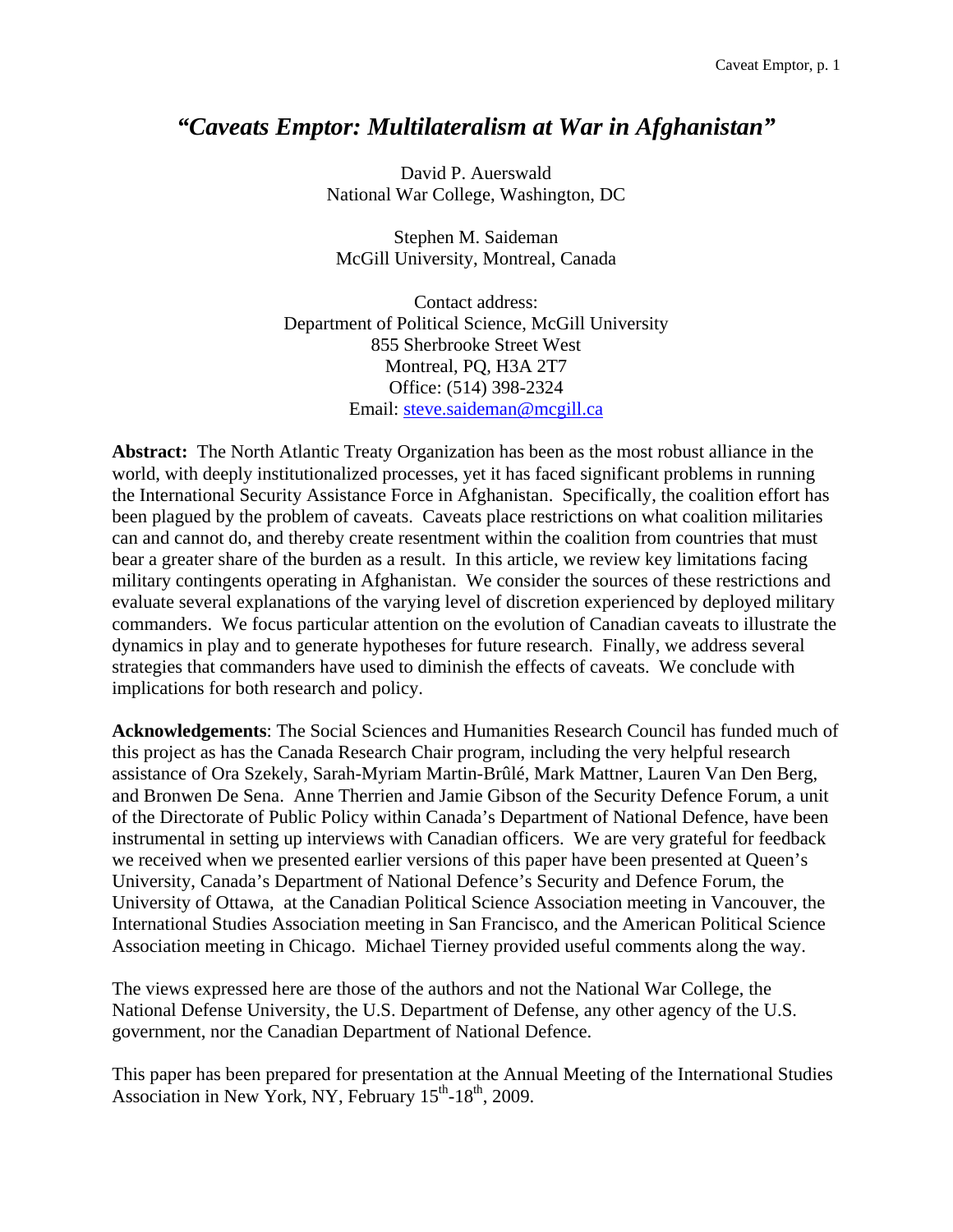There are very few things over which Donald Rumsfeld and Canadians concur, but the problem of caveats in Afghanistan is one of them.<sup>1</sup> There are somewhere between fifty and eighty known restrictions that constrain North Atlantic Treaty Organization [NATO] commanders in Afghanistan.<sup>2</sup> Policy-makers in the US and Canada have spent much time and effort cajoling their allies to reduce the restrictions, a.k.a. caveats, limiting the coalition's contingents in Afghanistan.<sup>3</sup> Because the number of NATO troops on the ground is quite small relative to the challenges they face, any limitations on what the soldiers can do significantly hampers operational flexibility. Moreover, and much more politically salient, varying levels of restrictions mean that some troop contributing nations are bearing a greater burden. This has lead to the term "rations-consumers." This suggests that some contingents are occupying space and using resources, but are not making much of a difference. The burden-sharing debate within NATO has shifted from budgets in the 1980's (Hoffmann 1981; Kolodziej 1981) to body bags in the  $21<sup>st</sup>$  century. The past several NATO summits, including those in Riga and Bucharest, have focused much attention on this issue.

 Despite the very high profile of caveats the past few years, and the fear that these restrictions might even put NATO as an institution at risk, caveats, their sources, and efforts to mitigate them are poorly understood. Even though alliance coordination is not a new problem (Atkinson 2002), scholars have focused on other challenges raised by coalition warfare

<sup>&</sup>lt;sup>1</sup> For instance, see "Canada Handling More Than Its Share in Afghanistan: O'Conner." *CBC News*, September 7, 2006, http://www.cbc.ca/world/story/2006/09/07/nato-reinforcements.html, accessed January 26, 2007.

 $2$  These figures come from General James Jones, when he was Supreme Allied Commander, Europe at an event hosted by the Council on Foreign Relations in Washington, DC on October 4, 2006; and from a World Security Network interview with General Karl-Heinz Lather, Chief of Staff , Supreme Headquarters Allied Powers, in Mons, Belgium on June 30, 2008.

<sup>&</sup>lt;sup>3</sup> Caveats have also bedeviled commanders in Iraq, as even the members of the more narrow coalition of the willing have differing restrictions on what can and cannot be done. Interview with LT General Walter J. Natynczyk on June  $4<sup>th</sup>$ , 2007. He was seconded to the US III Corps during and after the invasion of Iraq, and was in a position to assess the challenges of multinational collaboration in an essentially unilateral effort. Bremer (2006) mentions the limitations of the Spanish contingent several times in his memoir.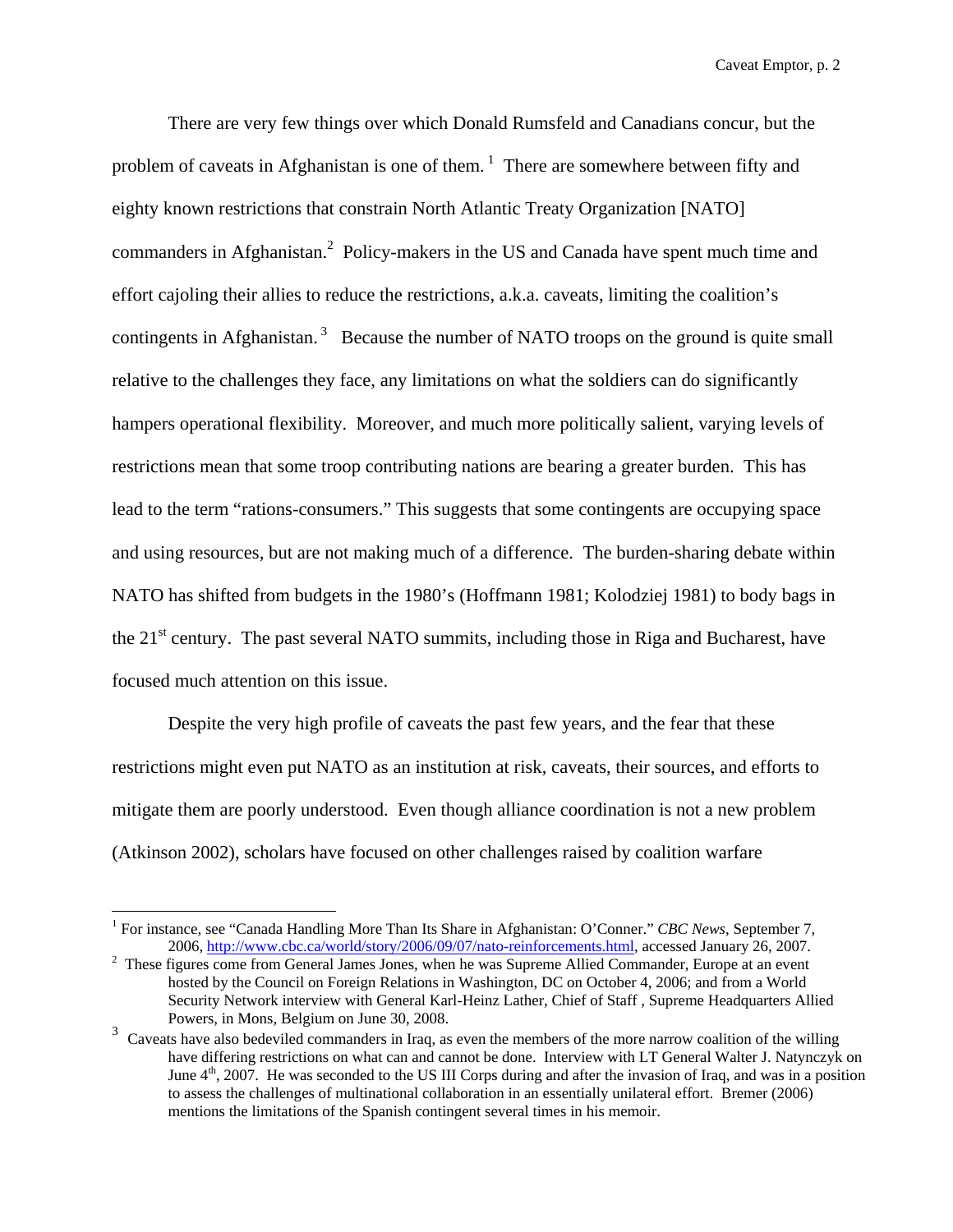(Bensahel 2003; Weitsman 2004). $4$  Perhaps as a result, the variation in national caveats both over time and across contingents presents something of a mystery. Moreover, the obvious explanations have proven to be wrong in our initial examination of caveats. Neither mounting casualties nor declining popularity of home governments seem to correlate with increased restraints on the troops on the ground. Understanding these restrictions is important if we want to comprehend the limits and effects of international cooperation at the pointy end of the spear, to use the military's phrase. In sum, we seek to understand how multilateralism works in wartime.

 What accounts for changes in national restrictions on the contingents in Afghanistan? In theory, caveats should vary as national institutions governing civil-military relations empower individuals in particular bureaucratic positions to determine what their troops can and cannot do on the ground. We consider the conflicting imperatives these individuals face. Specifically, we examine how individual expertise, attitudes toward risk, and organizational culture affects the likelihood of decisions makers to impose caveats. With this as background, we delve into the Canadian experience with caveats in Afghanistan. We conclude by considering how the senior commanders in Afghanistan have tried to manage the challenges of caveats.

 We focus most of our attention on the case of Canada for several reasons. First, it presents an interesting puzzle because restrictions have declined precisely as public opposition to the mission has increased. Second, there has been variation in both caveats and their possible causes over time. Third, Canada has been engaged in Afghanistan, on and off, since 2001, under both the unilateral US-commanded Operation Enduring Freedom [OEF] and the multilateral NATO International Security Assistance Force [ISAF] allowing us to consider whether the

There has been some work on multilateral military interventions (Bellamy and Williams 2005), but it, too, largely overlooks caveats.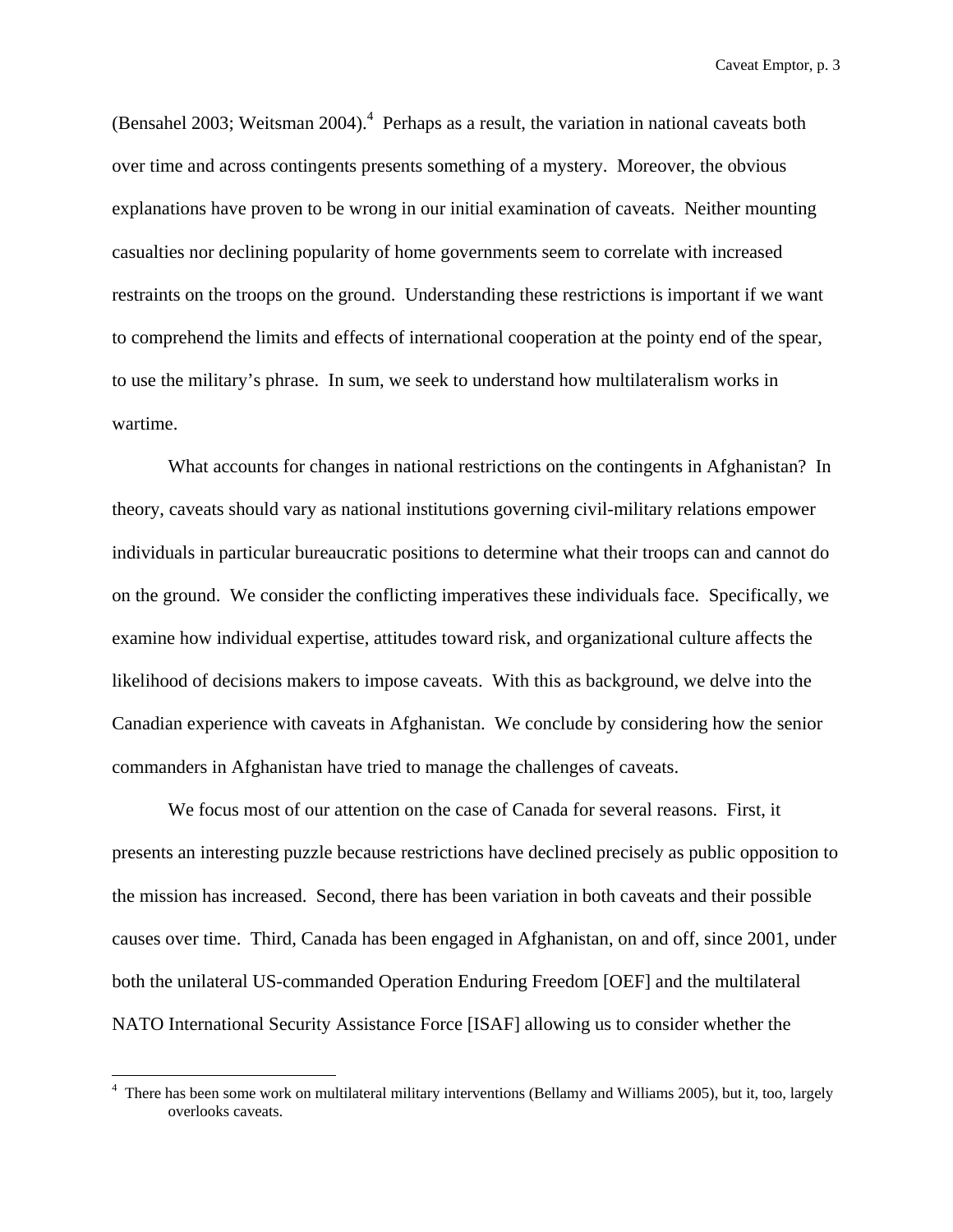design of the operation itself matters. Fourth, we have had access to Canadian decision-makers in Ottawa, Afghanistan and in between (CENTCOM headquarters), providing insights into the dynamics shaping Canada's declining caveats and its efforts to mitigate those of other troop contributing nations.<sup>5</sup> This case, therefore, is useful for developing hypotheses that we can then apply in the next stage of this project to the rest of the major troop contributing countries in ISAF (US, Great Britain, Germany, France, Italy, Netherlands and others).

# **Caring about Caveats**

 $\overline{a}$ 

 This issue of national restrictions upon troops deployed in Afghanistan is important both for operational concerns today and broader debates about coalition warfare and multilateralism. Over the past year, via series of newspaper reports, government reviews, and events on the ground, it has become clear that the ISAF mission is trouble. Not only has NATO dedicated too few troops to the effort, but that many of these troops face strict limitations on what they can do. This has given the various opponents in Afghanistan breathing room with which they are now taking advantage. While no counter-insurgency can win strictly via military force, the failure to provide security, caused by both troop shortages and inflexibility of key contingents, is a critical problem for the counter-insurgency.

 The problem of differential burden-sharing not only puts the mission at risk, but threatens NATO itself. The ISAF caveat problem has revealed a deep and widening division between those who fight and bleed and those who do not. There is much bitterness in Canada towards the Europeans since Canadians have faced disproportionate risks while the larger armed forces from

<sup>&</sup>lt;sup>5</sup> We have been able to interview one former Prime Minister, Paul Martin, two previous Ministers of Defence, the current and previous Chiefs of the Defence Staff [CDS], two former Deputy Chiefs of the Defence Staff [DCDS], the current Commander of Canadian Expeditionary Forces Command [CEFCOM], and many of Canadian Colonels and Generals who have commanded in Afghanistan. We have also talked with lowerranking officers (as well as political advisors to senior officers in Kandahar) in Afghanistan during a short familiarization tour in late 2007.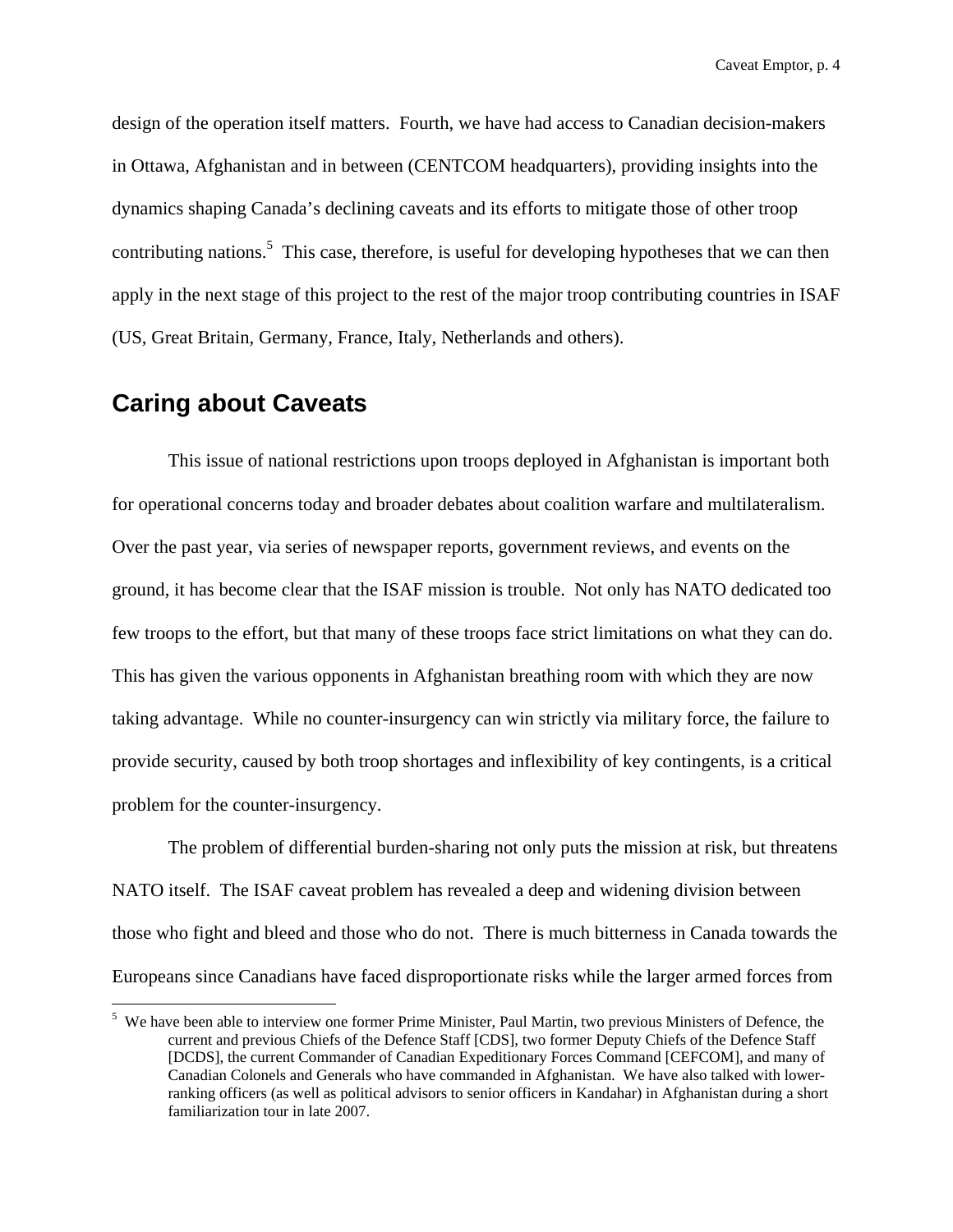European countries refuse to answer the call. There has been much discussion of a two-tiered NATO, making it increasingly unlikely for the alliance to be deployed anywhere else after the sour Afghanistan experience.

 For scholars, caveats are not simply a procedural problem facing one organization, but part of a larger need to explore how multilateral organizations operate, including their dysfunctions.<sup>6</sup> For security organizations, the surrender of sovereignty by members is particularly difficult. As we see below, countries almost never contribute forces to an alliance effort without a final say on how they are used. Even NATO, the most powerful, institutionalized and successful security organization in recent history, is bound by this limitation. How multilateral security institutions handle this problem is pivotal for understanding their endurance, their effectiveness, and, ultimately, their relevance.

# **Caveats**

 $\overline{a}$ 

 Countries participating in multilateral military operations always have been able to refrain from individual operations, even when operating under a NATO umbrella. In practice, each deployed national contingent has an officer who holds that nation's so-called "red card," allowing that officer to inform the multilateral chain of command that his/her country cannot participate in an operation. These officers base their decisions on instructions from home about the kinds of missions considered acceptable by their government. Such instructions are commonly known as caveats. Often instructions are clear cut. At other times, a contingent's participation may be at the discretion of the country's senior officer on the ground (the holder of

<sup>&</sup>lt;sup>6</sup> Scholars of IOs have increasingly focused of late on the pathologies of multilateral institutions (Finnemore 2003; Barnett and Finnemore 2004).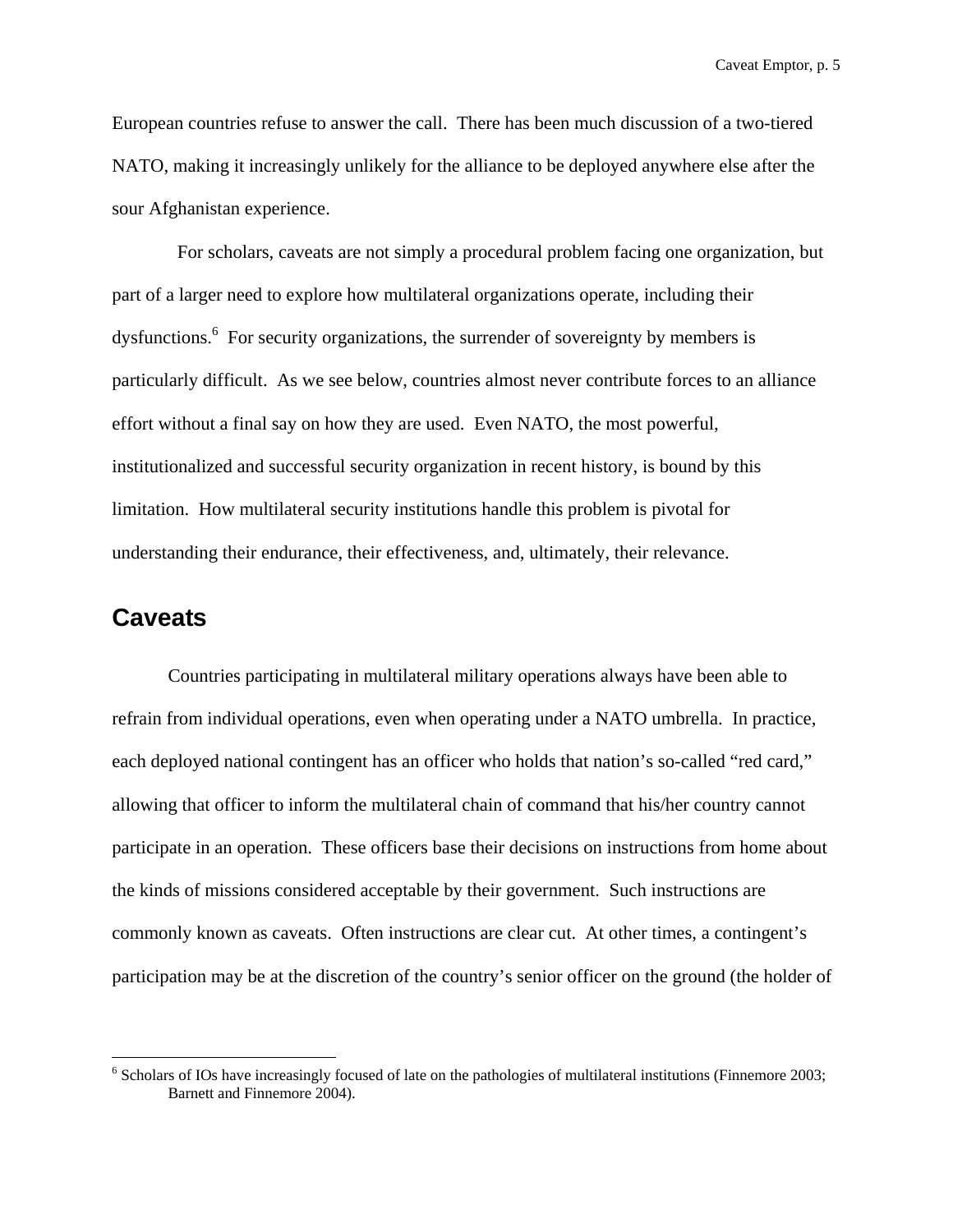the red card). And quite frequently, the officer might have to call home for permission, which can take time and create controversy both in theater and at home.

Caveats can be official and written or unofficial and unwritten. It is standard procedure for countries to give notice of their official caveats to the multilateral organization they are operating under and other contingents on the scene. This practice has allowed NATO commanders since at least Bosnia to create caveat spreadsheets specifying each contingent's stated restrictions, and design specific plans based on that information. Contributing countries are often less open about their unofficial restrictions. Unofficial caveats may only be discovered over the course of time as dictated by circumstances. Indeed, Kosovo's declaration of independence in early 2008, and subsequent violence in Mitrovica, may have revealed previously unstated caveats among some members of the NATO Kosovo Force  $[KFOR]$ <sup>7</sup> One senior commander referred to these unstated caveats as "insidious."<sup>8</sup>

NATO anticipated national caveats during Afghanistan operations, leading to a plan that "was written broadly enough to allow nations to opt in or out of rules of engagement or missions in which the nations did not want or could not legally allow their troops to participate (Beckman 2005)." Still, this has been quite a sore point in alliance relations in Afghanistan. Former Secretary of Defense Donald Rumsfeld was quoted as noting, "Different restrictions on national forces make it enormously difficult for commanders to have the flexibility to function (Rupp 2006)." Given the limited NATO footprint in Afghanistan, limitations on any of the contingents significantly constrains what can be done by the alliance as a whole.

 $^7$  This event was referenced in off-the-record conversations with a couple of different NATO officers.

<sup>&</sup>lt;sup>8</sup> Senior Canadian military official. In general, we do not list specific caveats as many countries regard their rules of engagement as classified information. In addition, military officers were reluctant to identify in our interviews specific countries as they know that they will be working with them in the future.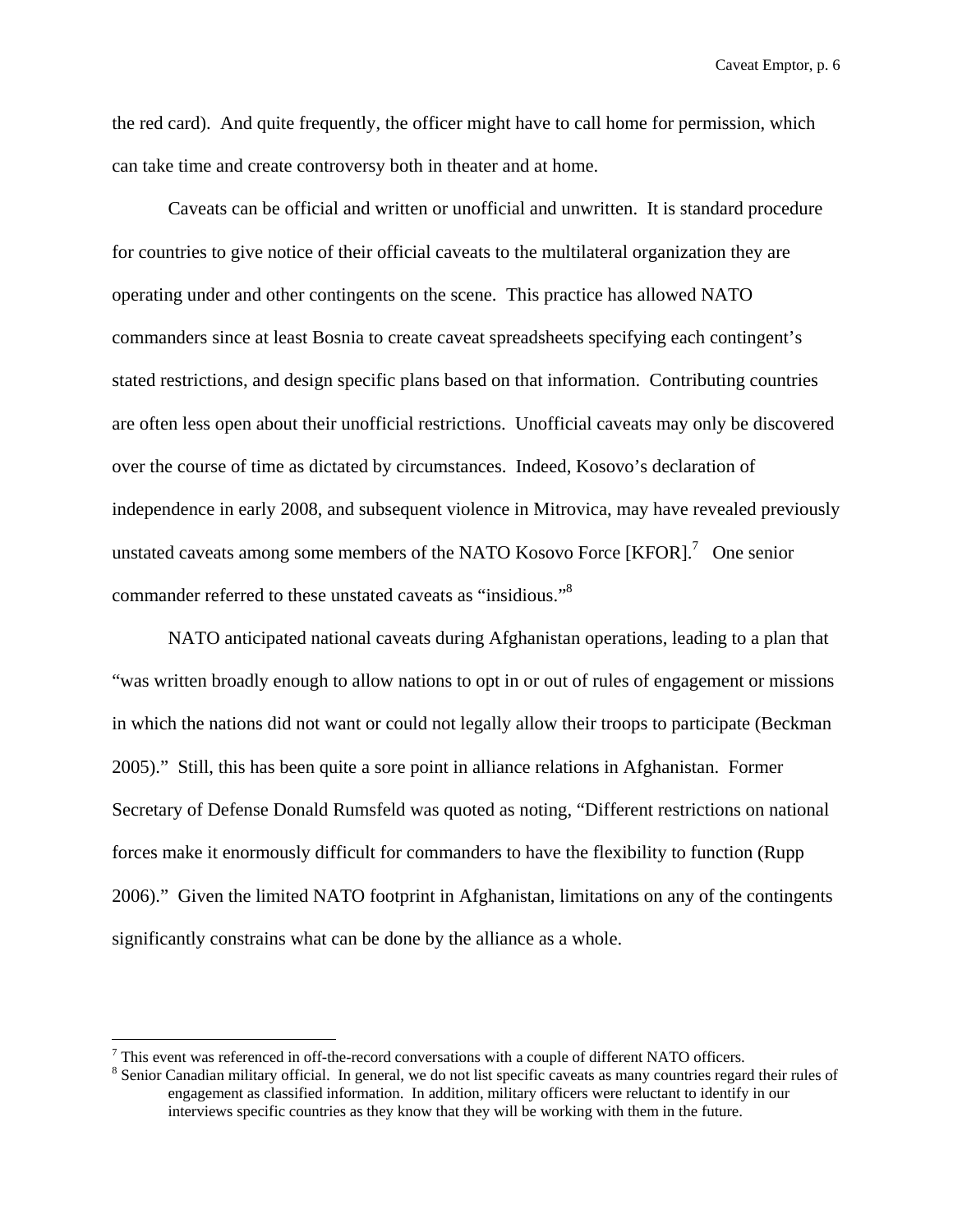The most obvious national restriction involves where a country's contingent may operate.<sup>9</sup> During his time as Canadian Chief of the Defence Staff, General Rick Hillier repeatedly said that the most significant caveat in Afghanistan is whether troops can operate south of the Hindu-Kush.<sup>10</sup> Press accounts noted that "It would take an act of parliament before German troops could join in the fight in the south.<sup> $11$ </sup> Because the tempo and risks are greater in southern Afghanistan, this limitation is quite significant. Indeed, this particular caveat has been the most importance source of intra-NATO squabbling. At the Riga Summit in late November 2006, otherwise caveated countries agreed that their forces can be used anywhere in Afghanistan *in extremis*, but that still limits the ability of ISAF commanders to plan, as it is not clear what *in extremis* means. NATO commanders simply cannot plan for the use of such contingents, making them far less helpful than they might appear.

Other, less obvious, restrictions are also playing a significant role in constraining contingents and commanders. Apparently, German units are not allowed to engage in or support offensive operations, complicating the deployment of reconnaissance aircraft. Specifically, the mandate for German participation in ISAF prohibits involvement in OEF. As a result, the pictures taken by German planes cannot be distributed if there is a risk that they might be used as part of counter-terrorism efforts. In practice, this may mean that intelligence is only shared with part of ISAF or not at all, since there are a few countries that participate in both OEF and ISAF—namely, the United States (Meiers 2006; Noetzel and Scheipers 2006). More importantly, this restriction means that even if the Germans were allowed to move south, they

<sup>&</sup>lt;sup>9</sup> Geographic restrictions have plagued NATO operations in the Balkans.

<sup>&</sup>lt;sup>10</sup> Interview with General Hillier, Chief of the Defence Staff, 11 March 2008. Hillier has previously commanded NATO forces in a sector of Bosnia in the 1990s as well as the entire ISAF in 2004.<br><sup>11</sup> "Canadians In Intense Battle As Anti-Taliban Operation Heats Up." *CBC World*, September 8, 2006.

http://www.cbc.ca/world/story/2006/09/08/afghan-medusa.html, Accessed January 26, 2007.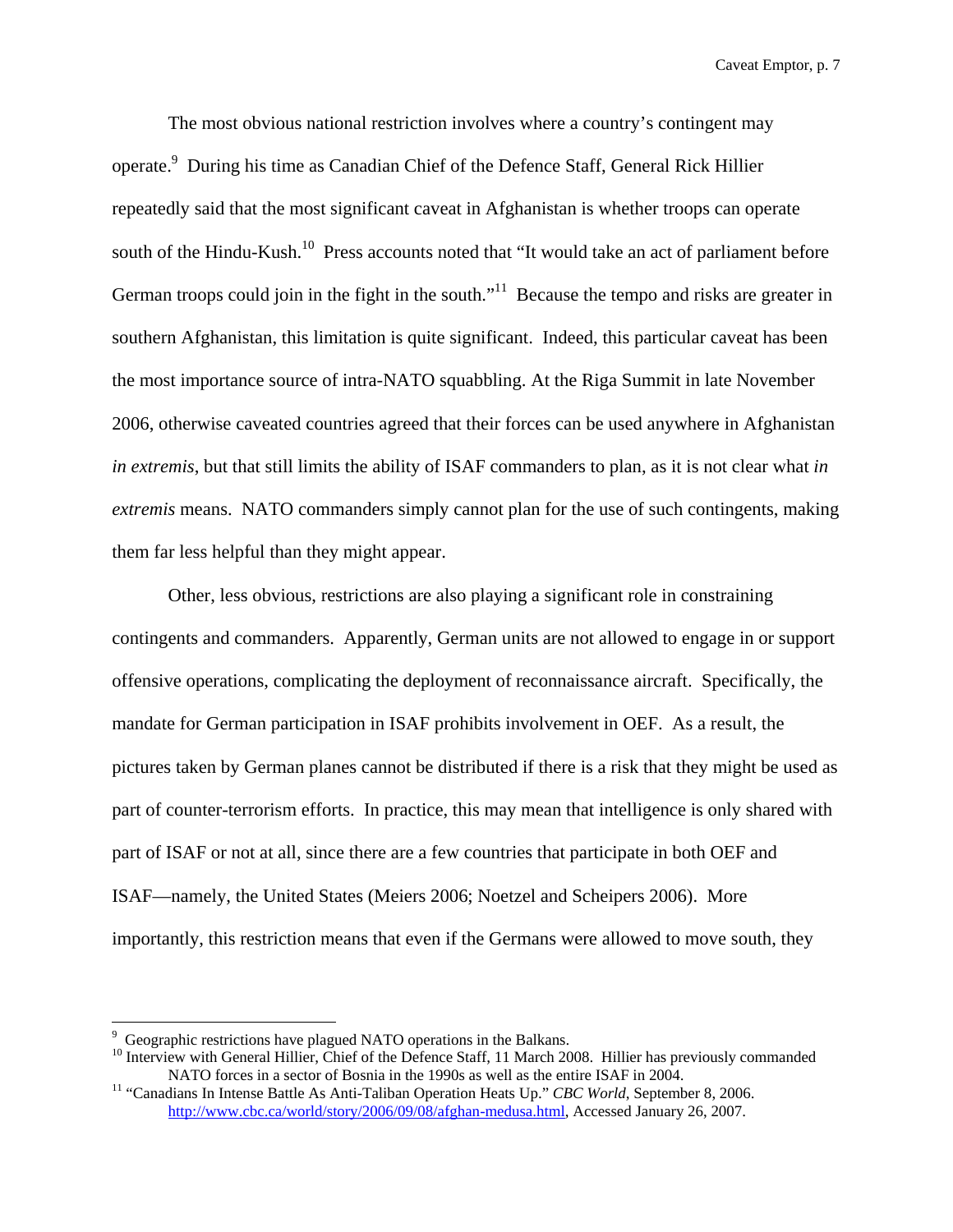would not significantly add to the flexibility of the NATO commanders.<sup>12</sup> Even within their sector, German forces are not allowed to move "more than two hours distant from hospitals with emergency surgery facilities.<sup>13</sup>

There are many other examples of restrictions. At least one nation may not deploy its troops at night.<sup>14</sup> At least one country's force was not allowed to participate in missions alongside the troops from an historical rival.<sup>15</sup> At least one ally apparently will not allow Afghans aboard their helicopters, whether or not they are members of the Afghan National Army or not, even if they are injured.<sup>16</sup> While it can happen that a commander might be surprised by a country's unofficial restrictions, senior NATO commanders have usually worked with their counter-parts in previous missions so that they know the limitations of most units. Even if well known however, working around caveats is "extraordinarily frustrating."17

# **Sources of Caveats**

1

The question of discretion in military operations is central to the civil-military relations literature.<sup>18</sup> How much room do officers have to operate? We seek to understand why the home office gives senior commanders in theater a relatively wide or narrow band of discretion (so-

 $12$  In the interview with General Hillier, when discussing a hypothetical heavily restricted contingent potentially moving into southern Afghanistan (again, like other Canadian officers, he did not name particular allies), he said there would be zero effect on the ground and a potential disaster for the contingent. Other officers were not quite as negative when considering this hypothetical scenario—such a force could help out with base security.<br><sup>13</sup> *Deutsche Welle*, November 19<sup>th</sup>, 2007, www.dw-world.de, retrieved December 5<sup>th</sup>, 2008.<br><sup>14</sup> Apparently, the German units in Afghanistan must return to their base before nighttime. While the example o

country not fighting at night was cited by more than one officer, the identity of that country only became clear after talking to a Canadian member of parliament, Claude Bachand of the Bloc Quebecois, who had visited Afghanistan, staying at a German base. Interview with Bachand, March 27<sup>th</sup>, 2007. Other troops may face similar constraints.<br><sup>15</sup> Interview with Lieutenant General Andrew Leslie, Ottawa, ON, March 8<sup>th</sup>, 2007. Leslie, as a Brigadier General,

served as Deputy Commander of ISAF in 2003-2004, and now serves as Chief of Canada's Land Staff and Commander of the Canadian Army.<br><sup>16</sup> Shared in an off-the-record conversation with an American officer with experience in Afghanistan.<br><sup>17</sup> Interview with LTG Leslie.

<sup>&</sup>lt;sup>18</sup> The literature starts with Huntington (1957) and Janowitz (1960). One can find an excellent review of the work on civil-military relations in Feaver (1999).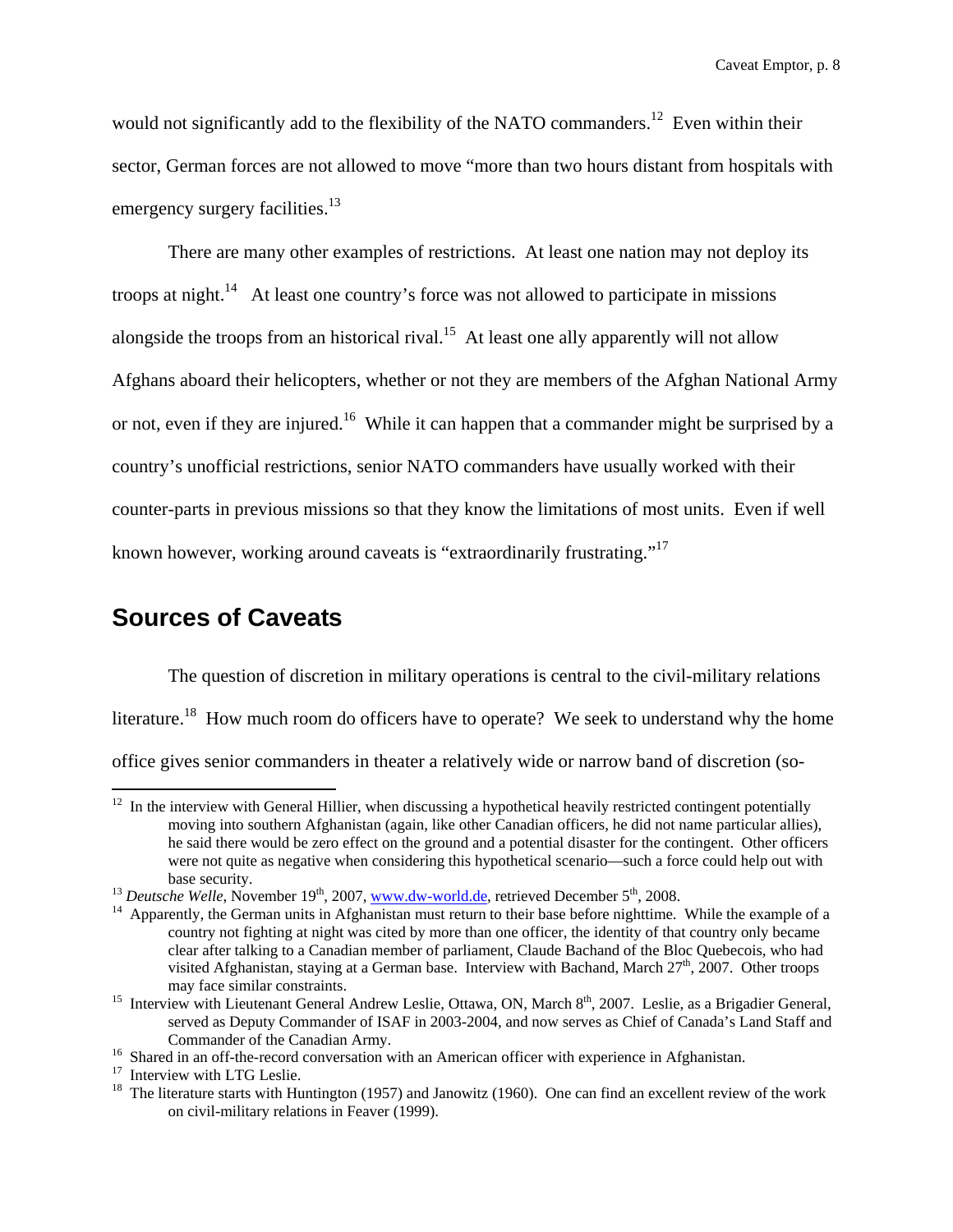called "arcs of fire"). Understanding the problems of discretion requires a brief detour into principal-agency theory.

## *Principal-Agent Models*

 $\overline{a}$ 

 We use principal-agency theory to focus directly on the problems of caveats, because caveats are a form of restricted or contingent delegation contract, and principal-agent theory focuses on the dynamics of such contracts. Principal-agent models explore the conditions under which actors with the authority to make decisions – dubbed the "principal" – delegate authority to a subordinate actor – dubbed the "agent" – to take action on the principal's behalf. The basic concern explored by the principal-agent literature is that a principal who delegates to an agent no longer has complete control over that agent's behavior. This is true because the agent may not have identical preferences to its principal, the agent may have informational advantages over its principal, and the agent can take actions that are unobserved by the principal. In the realm of military operations, these gaps can be quite significant because of differences in civilian and military ideology, the expertise military officers possess compared to civilians, and the necessity for action by the military agent in far-flung locales. And lest we forget, there are potentially dire consequences whenever military force is used.<sup>19</sup>

Principals attempt to control their agents through a variety of means, most of which center around choosing agents whose preference closely align with those of the principal, monitoring the agent's behavior, sanctioning or rewarding the agent for its behavior, or altering the amount of authority delegated to the agent via a delegation contract. Most of the literature in

<sup>&</sup>lt;sup>19</sup> Principal-agent models have been frequently applied to civil-military relations. For examples, see Avant 1994; Feaver 1998, 2003, Zegart 1999 and Stulberg 2005. For an application of principal-agent theory to other organizations involved in international intervention, see Cooley and Ron 2002. For principal-agency theory applied to international organizations, see Lyne, Nielson, and Tierney (2006); Nielson and Tierney (2006); and Thompson (2006).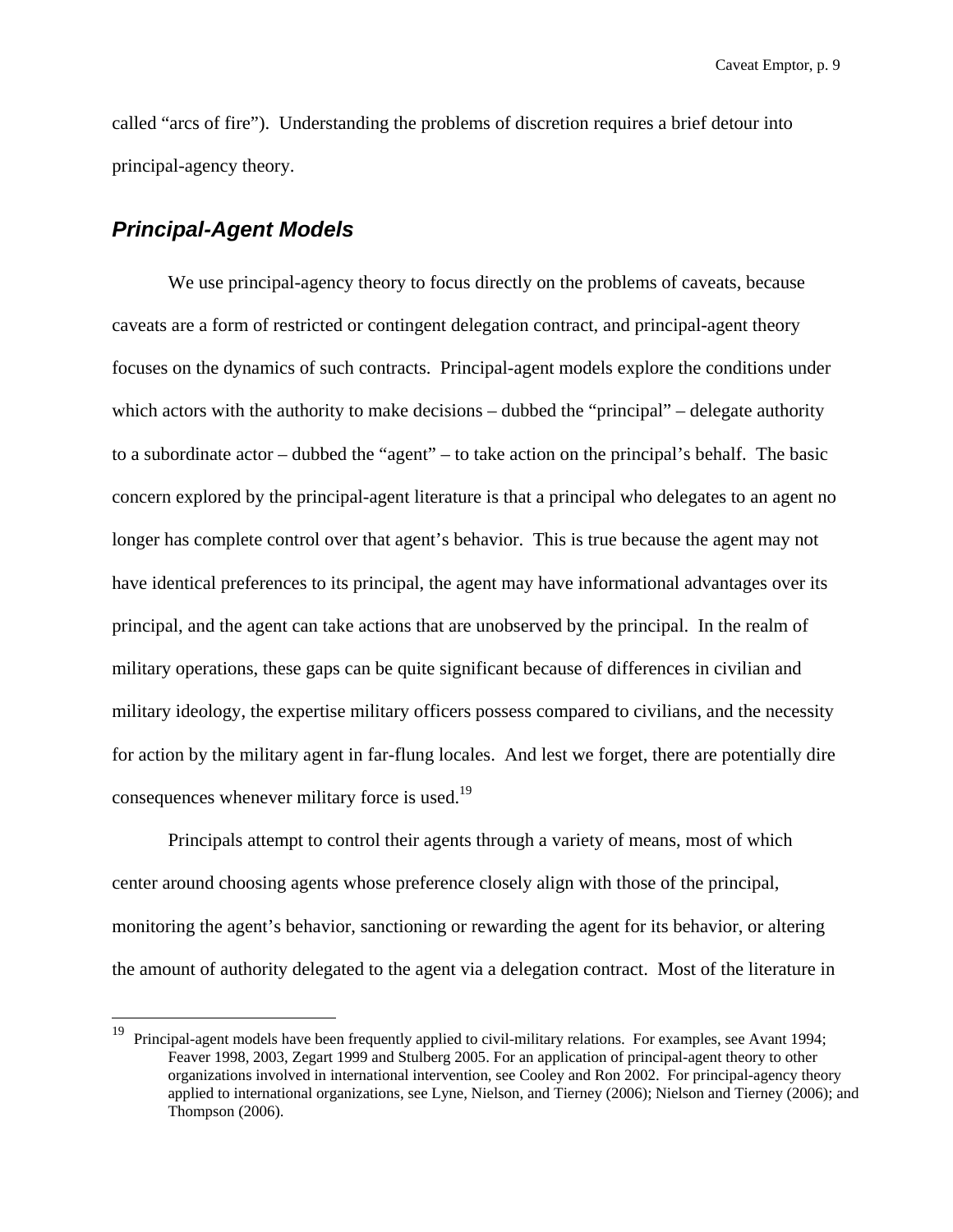civil-military relations and in principal-agency theory focuses on the problem of monitoring or oversight. That is, once an agent is granted a certain level of discretion, the principal will then develop a system of some sort to make sure the agent complies with the intent of the principal. While the question of oversight is important, we focus here on discretion as that is most related to the problem of national restrictions. The question of whether these restrictions are obeyed is an important one, but we address it elsewhere.

The delegation contract specifies the level of discretion enjoyed by the agent. It contains the agent's portfolio of responsibilities and the terms under which the agent must request and receive permission from the principal before taking actions. Specific terms of delegation contracts include a list of permitted and prohibited actions, the goals of the effort, monitoring/reporting mechanisms, incentives for good behavior, disincentives for bad behavior, and the duration of the contract. Each is important, but our focus here is on the degree of discretion delegated to the agent.

#### **Delegation Contracts: Behavior or Outcomes**

Ranking each ISAF member in terms of caveats imposed on their forces via delegation contracts would produce a spectrum, ranging from very restrictive to very minor caveats. We can divide this spectrum into two broad categories based on findings from the PA literature: outcome contingent or behavior contingent contracts (Fassina 2004). The more a state wants to achieve national goals, the fewer caveats they impose. In an extreme case, the ends truly justify the means from this perspective. Conversely, the more a state is concerned with the behavior of their troops relative to the mission's goals, the more caveats they impose. Here, the ends do not justify the means. Under outcome contingent contracts, the principal directs the agent to achieve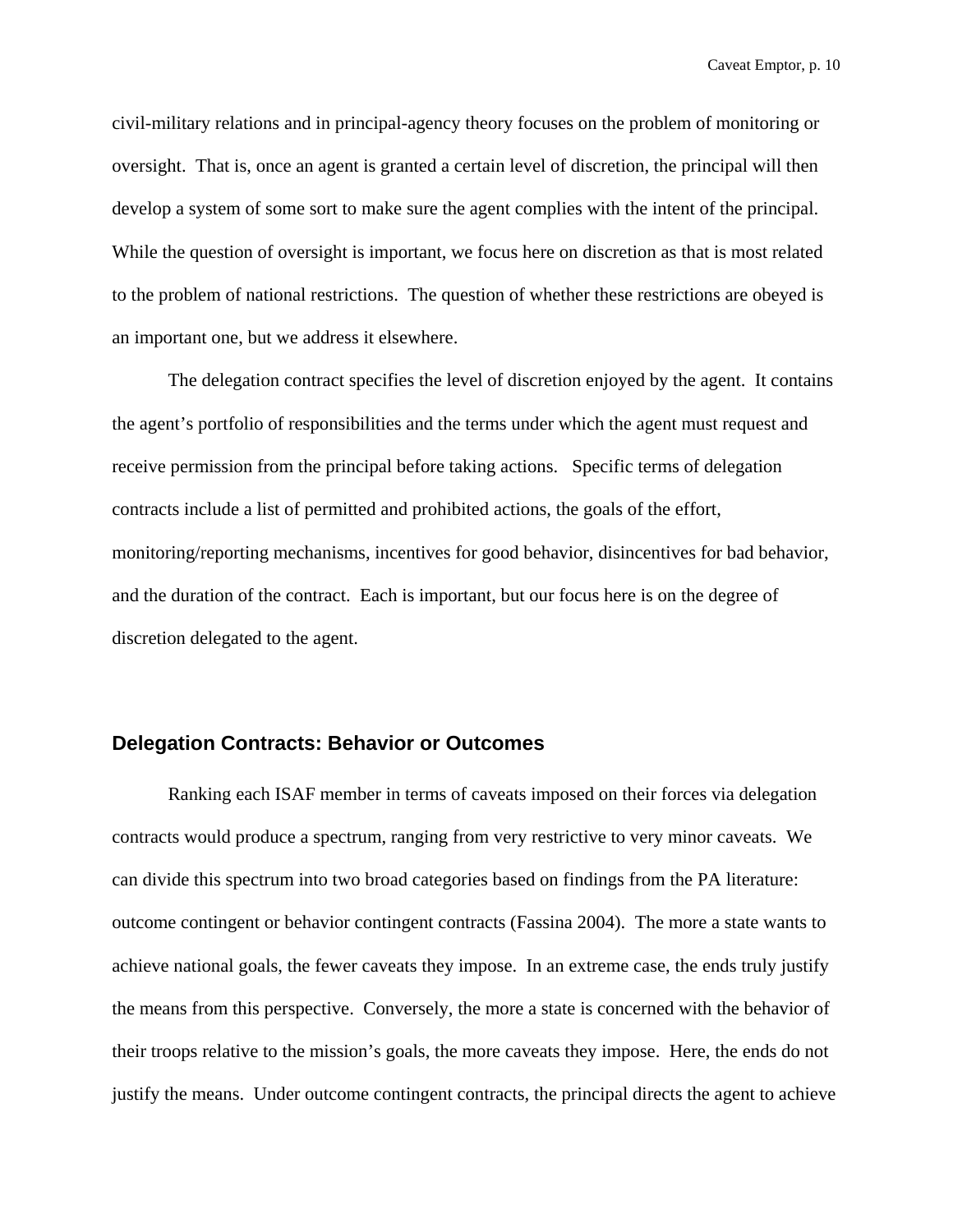the desired aims by making pay and promotion dependent on reaching the principal's goals. For behavior contingent contracts, incentives focus on guiding the behavior of the agent, making sure that the agent engages in appropriate actions and avoids activities that might be risky or embarrassing to the principal.

To repeat, the outcome type of contract focuses on the principal's desired ends. The behavior contingent contract focuses on means used to achieve those ends, regardless of whether those underlying ends get achieved. National restrictions, or caveats, largely, although not entirely, emerge where principals are more concerned with the behavior of their contingents and less focused on achieving the desired endstate. Restrictions on where to deploy (not to the south), when to operate (not at night), with whom to operate, and with what weapons all are efforts to limit how military units can behave. These caveats are not aimed at achieving more success on the ground, but rather are focused at avoiding certain kinds of failures that could have domestic or international consequences. They constrain the behavior of the agent.

#### **Who are the Principals?**

What shapes this delegation of authority? To answer this, two questions must be addressed: who are the key principals that are delegating authority in each country and what is their focus? At first, it might seem obvious who the relevant principals might be—the leader of the government and the decision-making body of the relevant international organization. It is more complicated than that. In any democracy, voters are the ultimate principals. They delegate decision-making authority via elections and constitutions to their representatives—executives and legislators. These leaders in turn, sometimes delegate their authority over military operations to lower ranking civilian or military officials. These officials may decide to delegate authority further down the chain of command or to retain authority to make decisions about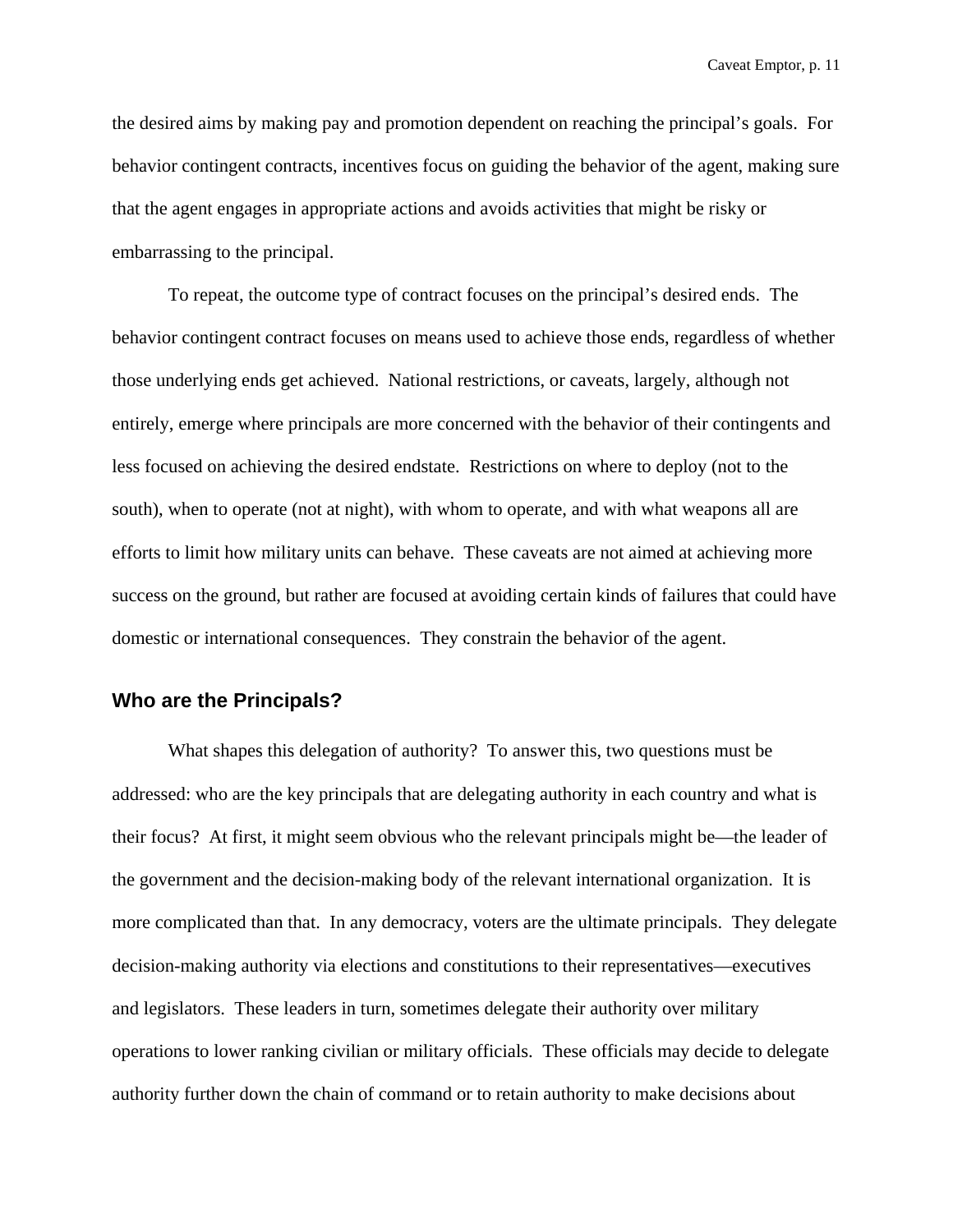permissible operations on the ground in a military effort. In short, there is delegation from voters all the way down to the private engaged in infantry operations in Helmand, Kandahar or around Kabul. Yet because we are concerned about the discretion possessed by the senior commanders on the ground, we will call those that senior military commanders on the ground report to and take direction from the "proximate principal" in the delegation chain. The proximate principals are those who define the authority the senior commanders have to make decisions, the conditions under which they can call home to seek greater authority, and the conditions under which they must decline to participate in a military operation.

Countries will vary in who serves as the proximate principal. Every democracy has developed rules that govern how their civilians control their militaries, and these rules determine the proximate principal(s) who construct and enforce the delegation contract with their agent. Consider three examples.

In the United States, the President is the Commander-in-Chief of the U.S. armed forces, but he delegates most of the responsibilities for national defense to the Secretary of Defense.<sup>20</sup> The combatant commanders are the four star officers who command all US forces in particular parts of the world [CENTCOM, EUCOM, SOUTHCOM, PACOM, NORDCOM], or serving particular functions [Joint Forces, Special Operations, Strategic, Transportation]. These commanders report to the Secretary of Defense and the President.<sup>21</sup> Consequently, the key links in the principal-agent chain in the US case are the Secretary of Defense to Combatant Commander to the senior commander on the ground. The Secretary of Defense is the key

<sup>&</sup>lt;sup>20</sup> The Chairman of the Joint Chiefs of Staff has no executive authority, serving as an advisor to the President. For a discussion of the Goldwater-Nichols Act of 1986, see Locher 2004.<br><sup>21</sup> For a comparison of the Cheney-Powell-Schwarzkopf dynamic versus the Rumsfeld-Myers-Franks relationship,

see Saideman 2008.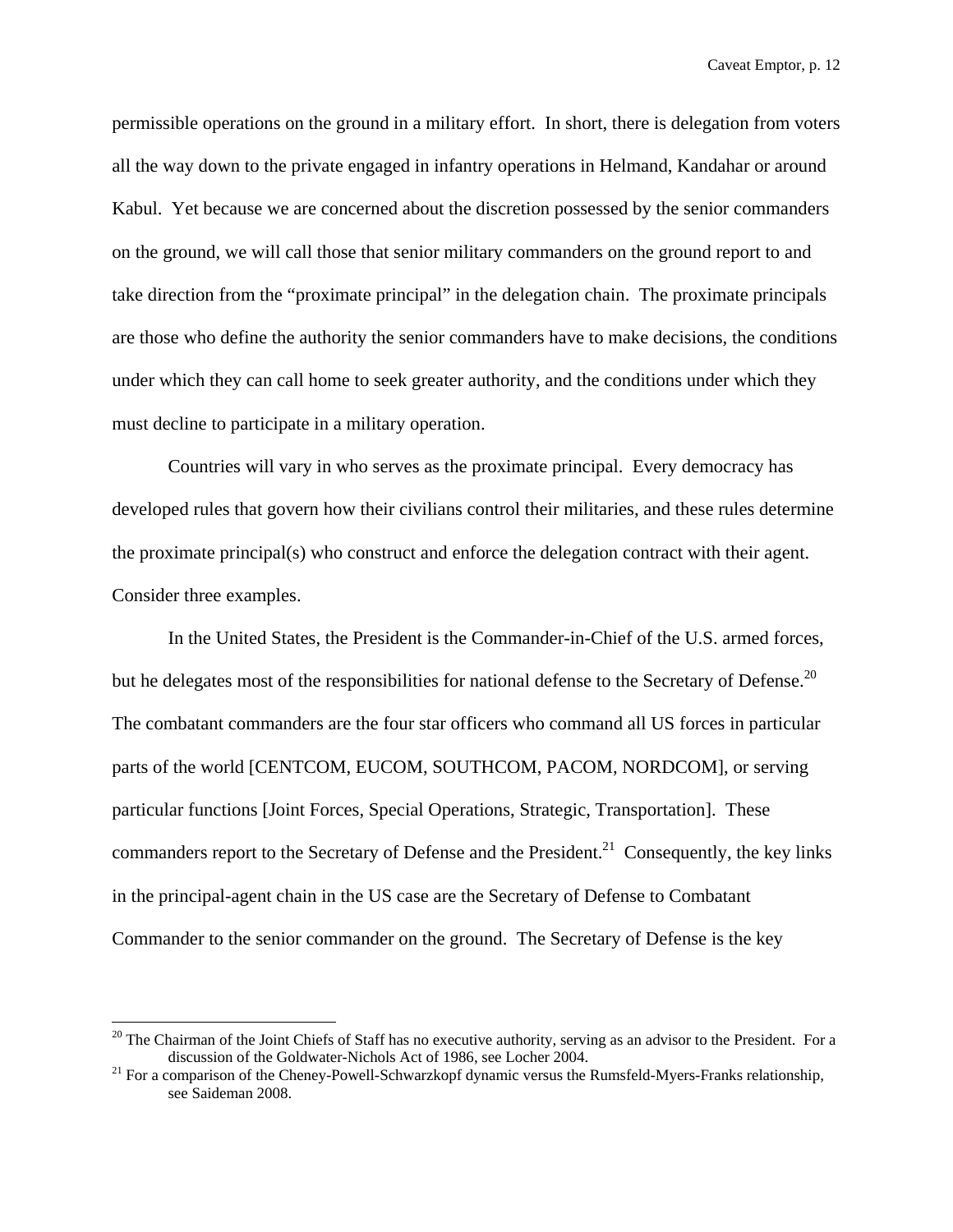proximate principal in determining how much authority the commander on the ground may have and what kind of restrictions they may face.

In Canada, the formal commander-in-chief of the Canadian Forces is the Governor-General, who used to be an agent of the King or Queen of the United Kingdom. In practice, the Chief of the Defense Staff (CDS), a four-leaf officer, is the official who decides how the Canadian Forces operate. Technically, the Governor General selects the Chief of the Defense Staff upon the advice of the Prime Minister, but in reality the Prime Minister selects the CDS, who serves as long as the Prime Minister wishes unless he chooses to retire. In recent years at least, Canada seems to meet the ideal type of Huntington's (1957) objective form of civilmilitary relations: the Prime Minister decides where the Canadian Forces deploy and the CDS determines how they will operate once they get there. The CDS along with other top officers (the Deputy Chief of the Defense Staff prior to 2006 and the commander of Canadian Expeditionary Command [CEFCOM] since) provide the instructions, including caveats, determining the flexibility of the forces on the ground.<sup>22</sup>

Germany is quite a different case as the key principal in deciding the rules governing deployments is a collective: the Bundestag. The lower house of the German legislature has been empowered by Supreme Court decisions and by subsequent legislation to oversee military operations (Altmann 2006), and legislators have taken this quite seriously, particularly as the ISAF mission has moved from the peace-building/nation-building effort that was initially supported to the more dangerous and aggressive counter-insurgency effort it has become in the south. Because the German Basic Law prohibits aggression but allows for support of collective

<sup>&</sup>lt;sup>22</sup> The contrast with other sectors of the Canadian government is quite striking. For instance, Ambassadors are unable to speak in public on important issues without clearance from the Prime Minister's Office (Stein and Lang 2008).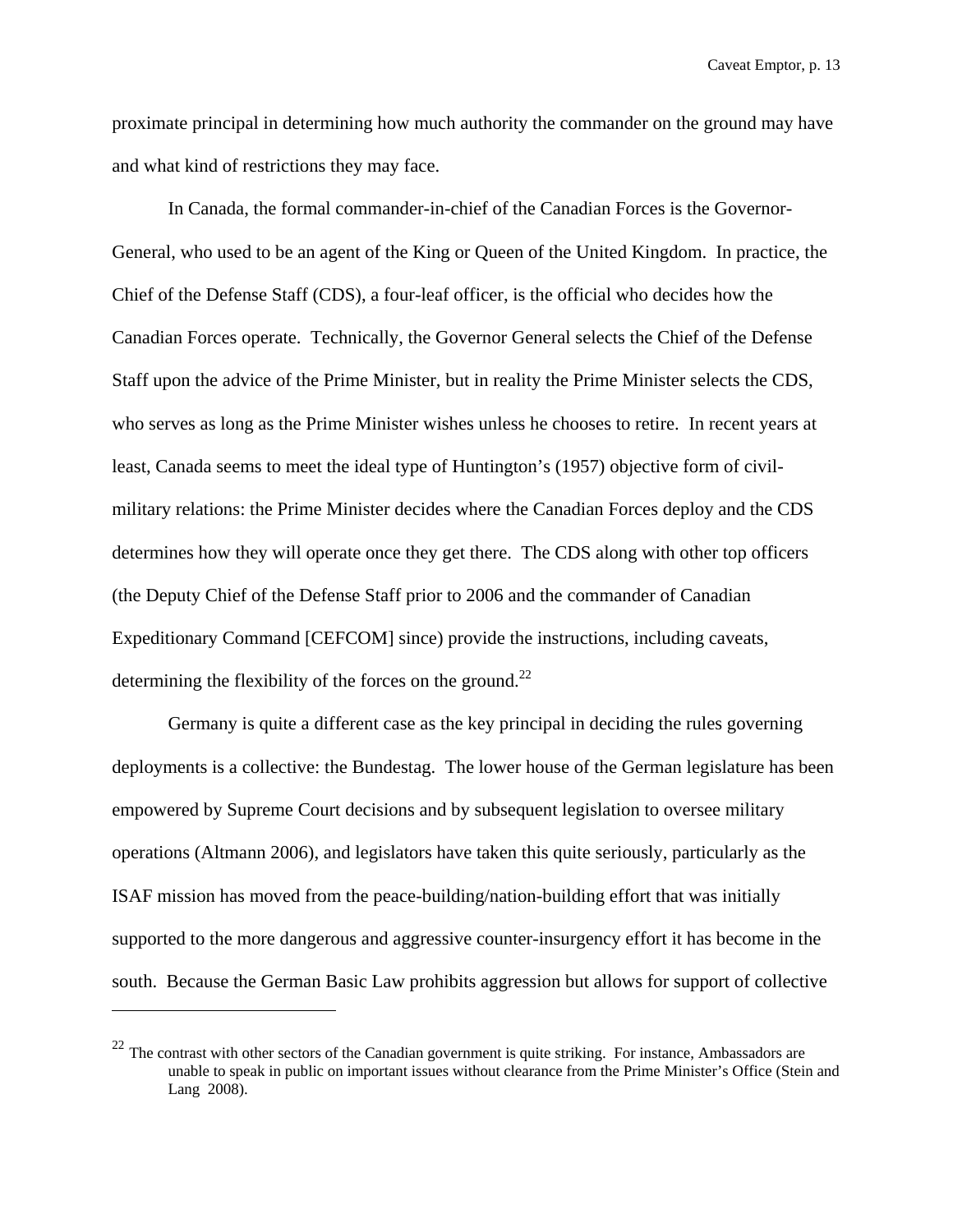security operations, and due to the composition of the Bundestag, even if a mission were widely popular, German troops would face restrictive rules of engagement and commanders would have narrow discretion. And, of course, the mission is not popular at all.

This brief discussion of these three countries suggests two important implications. First, which office serves as the proximate principal varies by country. We are concerned most with proximate principals as they tend to write the specific delegation contract with the deployed agent. Second, as a result, different processes will shape the interests and actions of the varying proximate principals. That is, if the principal is an individual, we need to consider their personality, background, perceived corporate or bureaucratic interests, and the identity and interests of those with the power to select, demote, or remove them. If the proximate principal is a collective, then we need to consider the decision-making rules and the sizes and interests of the various coalitions involved. Understanding German, American, or Canadian caveats will require different sets of theoretical lenses.

### **Explaining Discretionary Choices**

Why do some principals focus more on outcomes and others on behavior? First, expertise of the proximate principal can play a role in the caveats included in a civil-military delegation contract. The principal-agency theory literature on expertise suggests that the principal will delegate more discretion when the agent has relatively more expertise and when the principal has relatively less (Bawn 1995; Epstein and O'Halloran 1999). Experienced principals can either micromanage well or can develop nuanced caveats so that they can achieve the desired outcomes.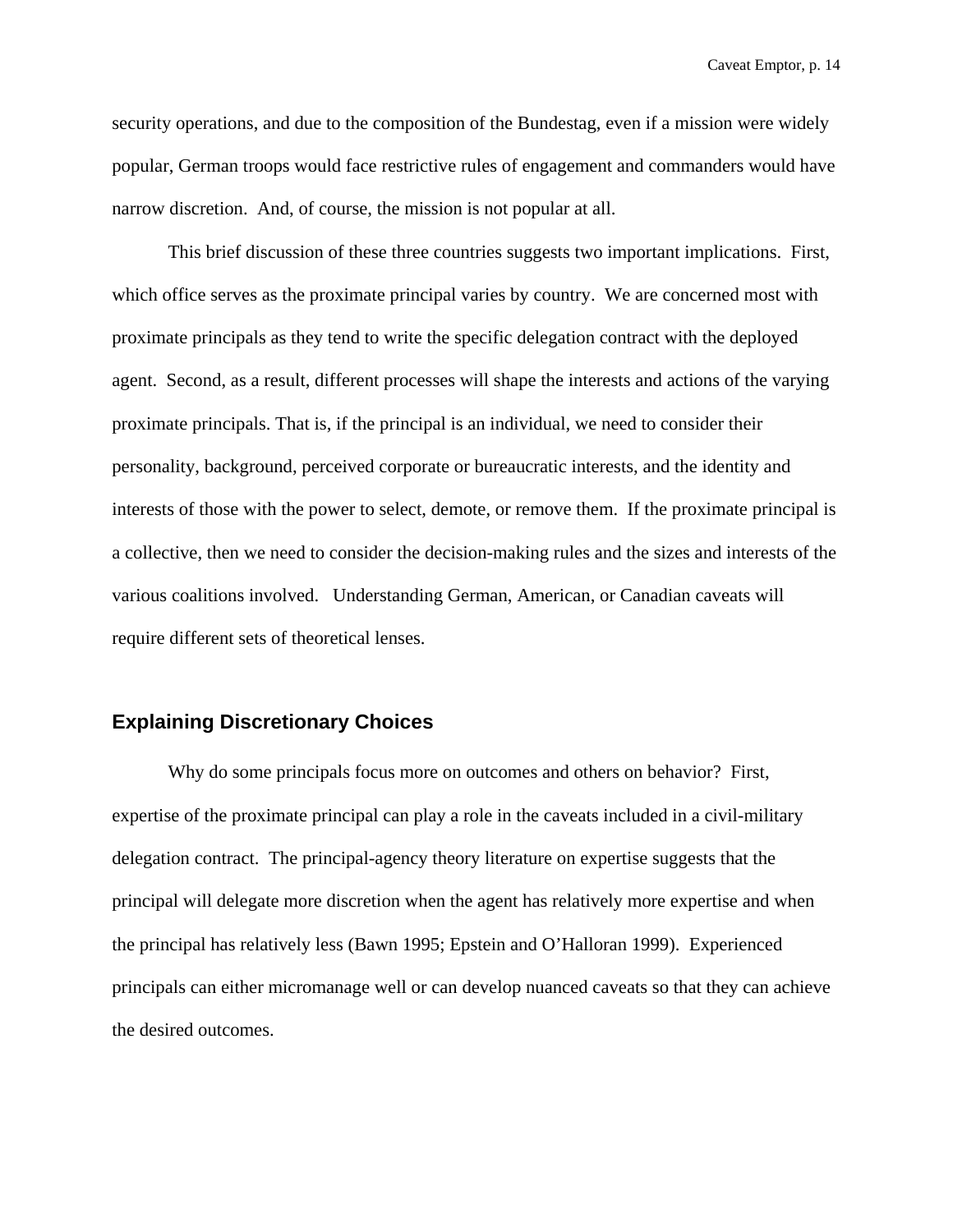However, contrary to the existing literature, we argue here that principals with less expertise (i.e. newly minted Ministers of Defense with no priory military experience or military commanders with no counter-insurgency, stability operations, or peacekeeping experience) may feel they need to keep a tight rein on their deployed forces. Inexperienced principals may not be able to anticipate, much less know with any certainty, what their forces in the field are likely to do. To compensate, the principal may impose strict, blunter caveats, so as to ensure they are informed of any potential actions before they occur. More experienced principals, on the other hand, may feel more comfortable delegating authority to their agents in the field, as those principals have lived through similar situations and believe they know what to expect. If they impose any restrictions at all, their expertise would help them develop more nuanced limitations.

Second, sensitivity to risk has implications for delegation. If one is more sensitive to risk, then delegation contracts should have far more constraining caveats. This should lead us to expect that politicians and officers in fragile political positions domestically to be far less willing to delegate much authority to deployed commanders. To be sure, there is a countervailing logic—one of buck-passing. Politicians may choose to delegate in particular situations when they do not want to blamed for potential problems. Rather than taking responsibility, they can assert that they gave the experts all that they needed, so that the blame for any failure is not in the politicians' hands but in those of the agents. While this latter scenario is a possibility, we believe it the exception to the rule. Risk aversion on the part of the proximate principal should produce *more* restrictions on deployed commanders. Of course, a key challenge here is identifying risk propensity independently of the case at hand or else tautology is likely.

 Third, the focus of principals and patterns of delegation may be driven by organizational cultures and historical patterns. Inertia is a powerful force, as change often finds many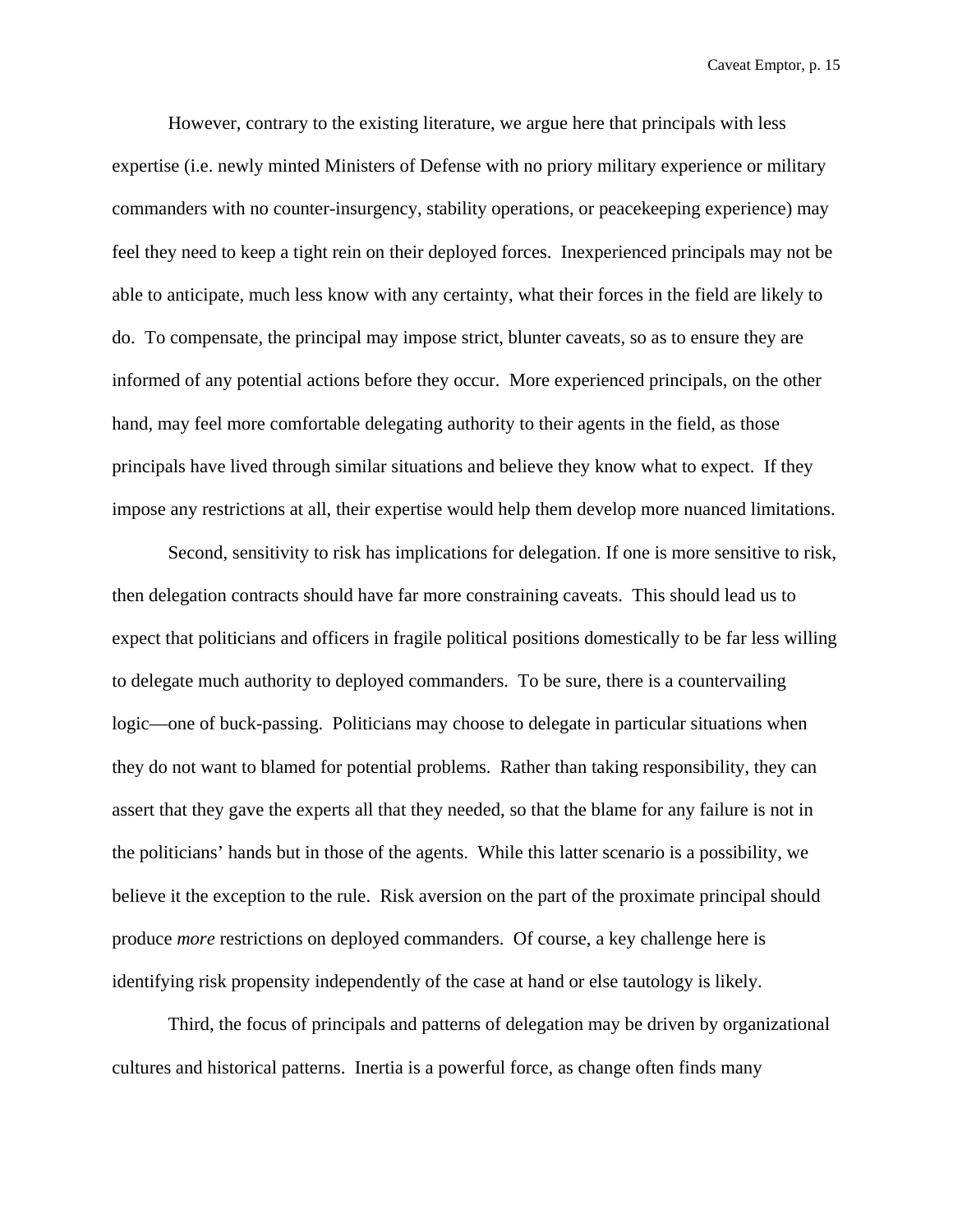opponents and few supporters. Consequently, present day principals may craft delegation contracts consistent with past military doctrines or based on their most recent successful military operations. Militaries, in particular, develop *modus operandi* for a variety of situations, with corresponding norms of delegation. From this perspective, a nation will impose the same types of caveats used in it last military success. We would only expect to see significant changes in these norms due to crises that de-legitimate norms

Fourth, we would expect there to be a built-in tendency toward behavior-contingent contracts in certain kinds of military interventions, with the extensive caveats behavioral contracts require. Behavioral contracts are often used when outcomes are very hard to measure (Fassina 2004). Nowhere are outcomes harder to measure than in ever-changing counterinsurgency [COIN] operations. In conventional military operations, progress may sometimes be uncertain, but there are indicators upon which non-experts can use—the gain or less of territory held, the attrition of the personnel and equipment of one's forces and the adversary, and the like. In peace-keeping operations, the outcome is also relatively easy to measure—how much violence is there? While there may be complex processes that these indicators ignore and reverses can occur, principals can look the outcomes on the ground to get a sense of whether their agents are successful in either conventional war or in peacekeeping. For COIN, no such equivalents exist given the inherently political nature of such efforts.

Within NATO, for example, there has been significant effort to develop measurements (metrics) of success in Afghanistan, but NATO has yet to reach consensus on what constitutes a valid measure.<sup>23</sup> It is proving very difficult to quantify progress toward the goal is a selfsustaining Afghanistan government. Instead, principals and others (the media, publics) often focus on what can be measured: body counts, casualties, number of patrols and hostile

<sup>&</sup>lt;sup>23</sup> Senior NATO military official and numerous Canadian officers.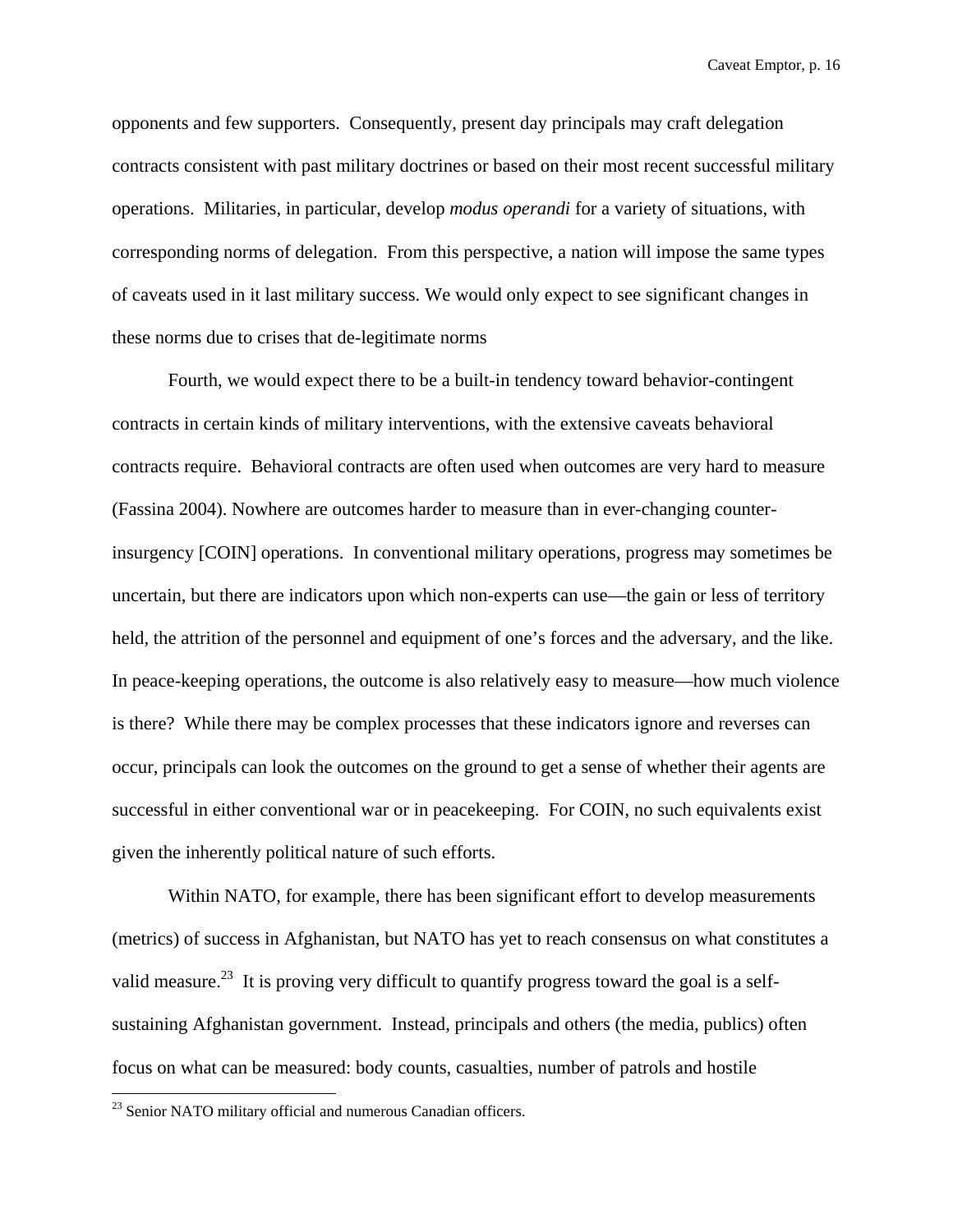encounters, number of schools built and children in attendance, dollars spent on development and reconstruction, etc. Many of these are measures of behavior—what are the troops doing not of whether Afghanistan is more self-sustaining.

One final point is worth noting. Delegation is inherently dynamic. Principals can revise delegation contracts, subject to constraints like those just discussed, as they learn more about the situation and the compatibility of the agent's interests and actions with those of the principal. If principals learn that the agents are acting in ways that were unanticipated, principals may establish new restrictions as trust declines. On the other hand, if principals develop greater confidence in their agents, as the result of successful efforts, then they may trust the agents more and choose to delegate more authority.

 In sum, the underlying bias during counter-insurgency operations should be for behavioral contracts containing many caveats. Variations from that baseline should depend on the following factors: the implications of expertise, attitudes toward risk, and organizational constraints. Yet we cannot understand the role of these three factors without considering the civil-military institutions in particular countries. Institutions will tell us whose expertise matters, how risk is operationalized (domestic politics, promotion within a bureaucracy, etc.), and which organizational cultures may come into play. Next, we pull all this together by reviewing the missions in Afghanistan and specifically how these various forces shaped the evolution of Canada's effort in Afghanistan.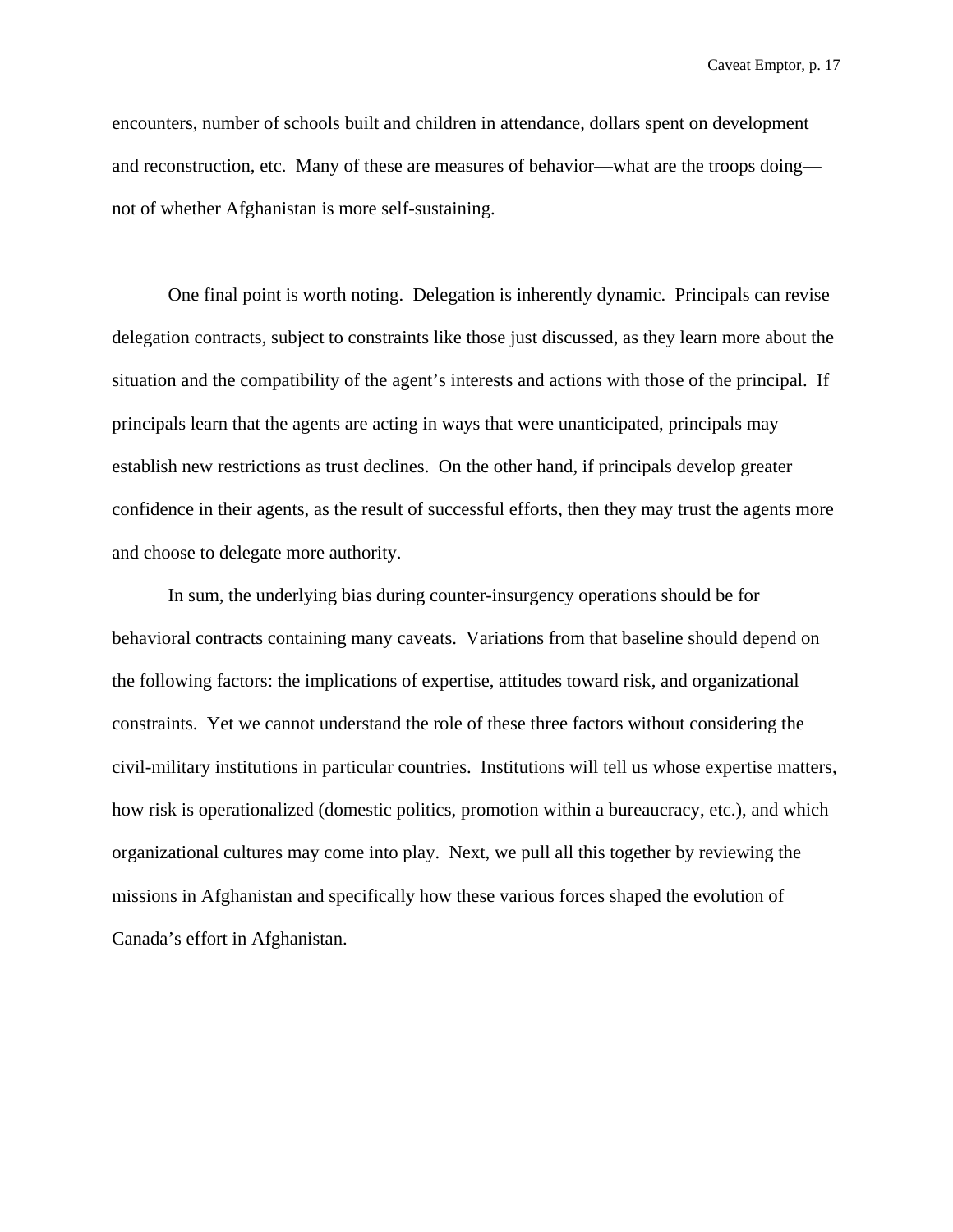# **Unilateral and Multilateral Efforts in Afghanistan**

 Before we address caveats in the Canadian case directly, we briefly review the missions in Afghanistan. In the past few years, there have been multiple missions under differing patterns of authority. In late 2001, the U.S. led a small coalition of countries under the banner of Operation Enduring Freedom to overthrow the Taliban government and hunt down Al-Qaeda operatives. After the fall of the Taliban, OEF remained an on-going operation. Through 2008, OEF has largely focused on counter-terrorism, and maintained a U.S. dominant command structure, with countries providing troops under the operational command of the American military, specifically under the Combatant Commander of Central Command.

A parallel and often complementary approach was taken by the international community. At the end of 2001 in Bonn, Germany, an agreement was negotiated to develop a force, called the International Security Assistance Force [ISAF], under the auspices of the United Nations. ISAF began with a limited mandate. It would provide security in and around Kabul, and help the new Afghan government increase its governing capacity. ISAF eventually became a NATO mission with military contributions from a number of NATO members (Maloney 2003: 10). The original UN mandate allowed for the possibility of ISAF spreading its coverage beyond Kabul, and this occurred after UN Security Council Resolution 1510 was passed in October 2003. The mission expanded in a series of steps between 2005 and 2006 (Figure 1).

#### **Insert Figure 1 here**

 ISAF and OEF continued to co-exist, with the former focused on counter-insurgency and the latter on counter-terrorism, yet that distinction often became very blurred, very quickly.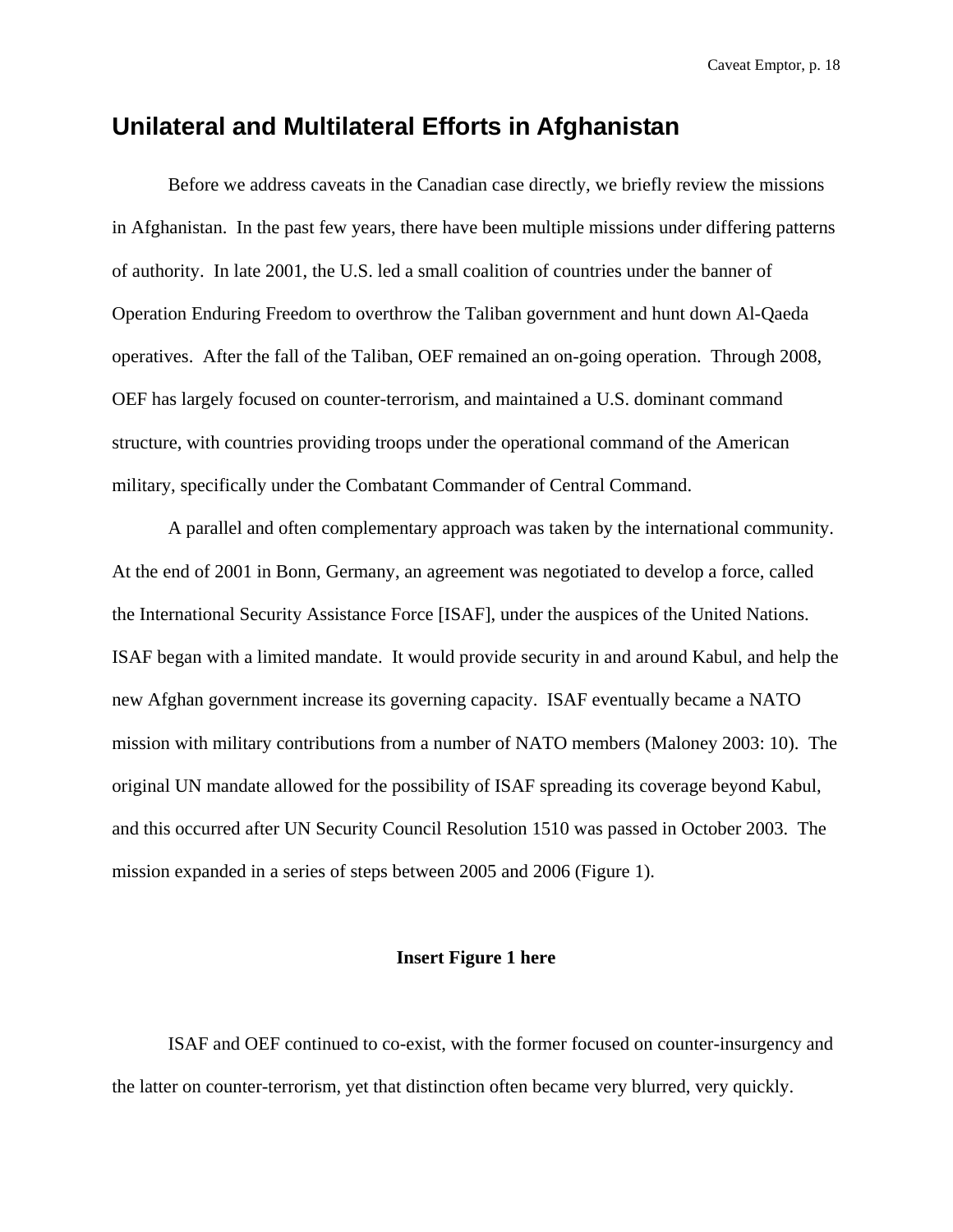Countries might operate under different chains of command (ISAF or OEF) but largely engage in the same enterprise. Regardless of the command, Afghanistan requires operating in a difficult environment against serious opposition. It is much more fraught with peril than is peacekeeping in Bosnia or Kosovo. Indeed, countries that had signed up for ISAF have found themselves in an increasingly hostile environment. Their reactions to that environment have varied tremendously.

## **Delegation and Discretion Oversight of Canadian Forces**

In this section we examine temporal variation within a single national example to illuminate how dynamic principal-agent interactions can be during interventions. The Canadian case is interesting as Canadian commanders have had varying degrees of freedom since the advent of hostilities in Afghanistan. Ironically, given Canada's hectoring of its allies at the 2008 NATO summit in Bucharest to do more in the south, Canadian commanders initially faced very tight restrictions on what they could do. These restrictions would be relaxed over time. Below, we chart the evolution of Canadian military discretion, discuss particular restrictions, and then consider who revised the delegation contracts and why they did so.

## *Loosening the Leash*

In 2002, when Canadian forces served as part of American-led Operation Enduring Freedom, the Canadian commanders had very limited discretion. Canadian ground commanders faced the same rules in 2002 as bomber pilots and special-forces units— any mission that might risk collateral damage needed to be approved ahead of time. Colonel Pat Stogran, commander of Canadian forces in Afghanistan in the first half of 2002, feared that these conditions would dangerously restrict the ability to act when necessary, that micromanagement from home might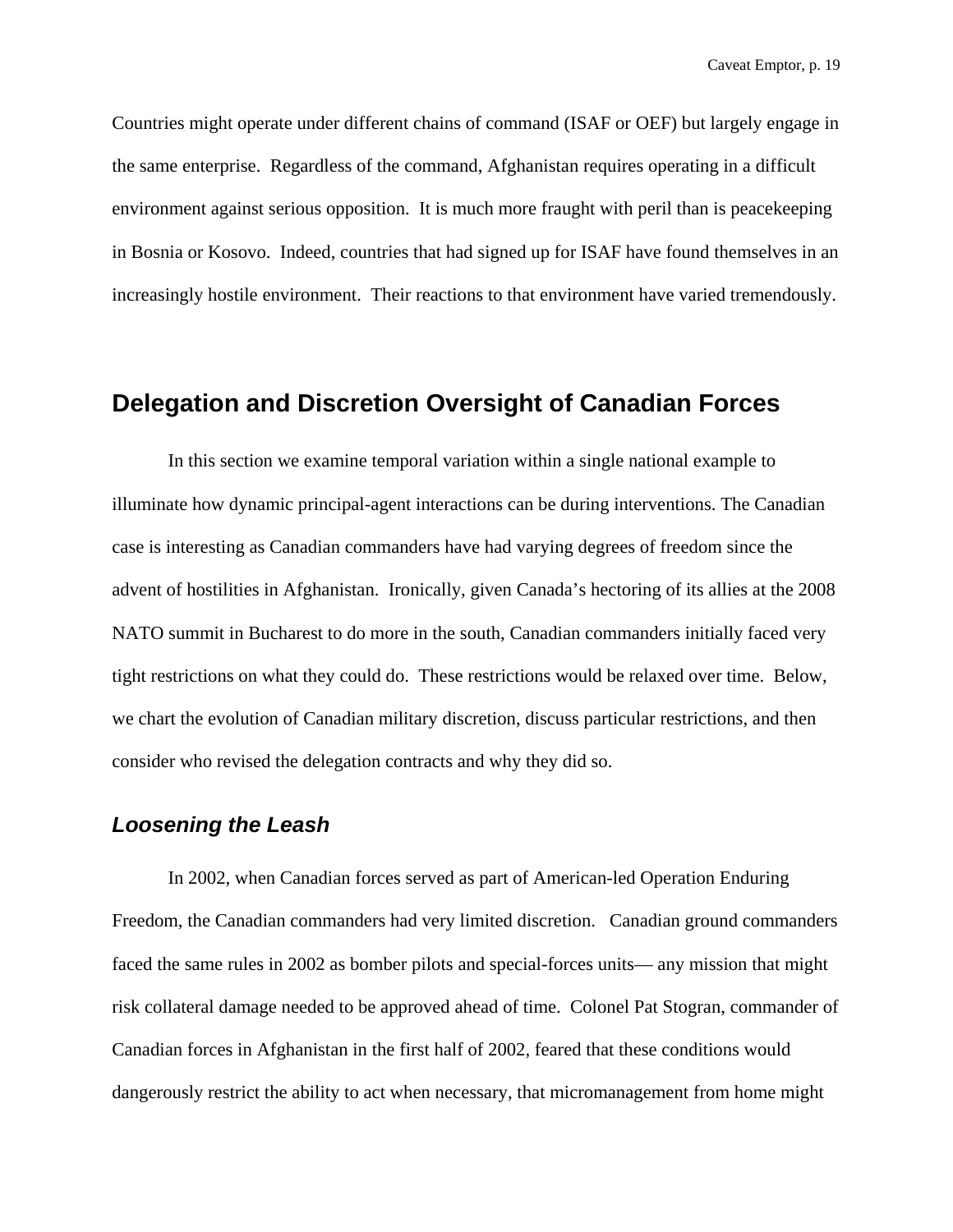create a disaster akin to events in Bosnia and Rwanda where officers had to stand by and watch war crimes take place.<sup>24</sup> Stogran considered these restrictions to be not only unnecessary but perhaps even dangerous. Indeed, Stogran had prepared himself and his officers for the possibility that he might have to act beyond his authority if it meant stopping mass killings. Luckily, he never had to face that situation.

Major General Andrew Leslie went into Kabul as Deputy Commander of ISAF and as the Canadian contingent commander in 2003.<sup>25</sup> Leslie had to ask Ottawa for permission for operations where there was a significant chance of collateral damage, or the potential for lethal force, significant casualties, or strategic failure.<sup>26</sup> He also called home whenever Canadian special operations forces engaged in any significant activities, even when operating outside of ISAF as part of OEF. Leslie found that approval was almost always granted, often immediately. Yet permission sometimes took longer if the Deputy Chief of the Defence Staff [DCDS] had to consult with the Chief of the Defence Staff [CDS] and perhaps the Defence Minister.<sup>27</sup>

In the next rotation, Canadian Brigadier General Lacroix led the NATO effort in Kabul from January to June 2004. Despite his senior position, he operated under a relatively tight leash. In the "Letter of Intent" Lacroix received as his official national guidance, he was told: "NDHQ [National Defence Headquarters] authority is required, prior to committing CF [Canadian Forces] personnel to any operations, wherein there is a reasonable belief that CF units

Interview with Colonel (ret.) Pat Stogran, interviewed when he was Vice-President of the Pearson Peacekeeping Centre, April 25<sup>th</sup>, 2007.

<sup>&</sup>lt;sup>25</sup> Interview with LTG Leslie, 8 March 2007.

<sup>&</sup>lt;sup>26</sup> Strategic failure refers to the possibility of a tactical effort going sour enough that it might undermine the NATO mission and/or the Afghan government. It is important to note that the level of opposition at this time was far less intense than faced by subsequent deployments. The primary foci of the NATO mission at this time were the warlords inside the Afghan government and disarming the various militias. Interview with LTG

Leslie.<br><sup>27</sup> The Minister of National Defence at the time, Bill Graham, did not recall having to give permission for any operations during Leslie's time. Interview conducted in Ottawa on April 19<sup>th</sup>, 2007.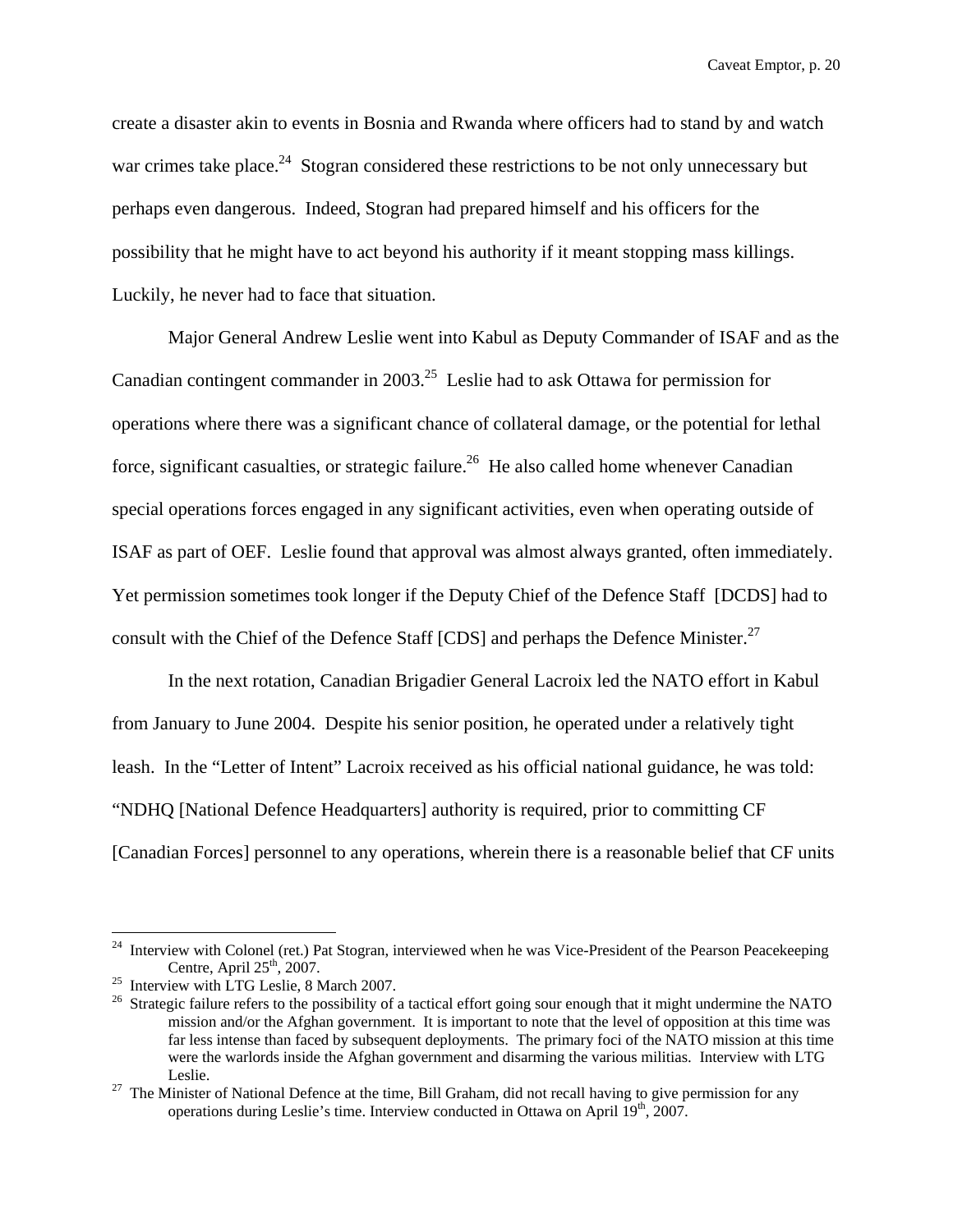or personnel may be exposed to a higher degree of risk."28 Lacroix commanded the overall NATO mission in Kabul, yet any mission that included Canadian forces could be vetoed by a Canadian colonel who commanded the Canadian contingent and cleared his missions through the DCDS.29 This was a particularly sensitive time for Canadian forces in Afghanistan: the opposition Taliban were ramping up activities; and tightly contested elections were about to be held in Canada.<sup>30</sup> The intensified efforts by the Taliban meant that the NATO forces had to increase their tempo, engaging in more direct combat operations. This boost in activity was unexpected, and "not what people had signed on to do."<sup>31</sup> This meant that most, if not all, contributing countries had to go back to their home headquarters to figure out what they could and could not do in their new environment. Canada was among the slowest to respond, sometimes taking up to 24 hours or more.<sup>32</sup> On a few occasions, Lacroix had to face the galling situation of needing to find an alternative to the Canadian contingent while waiting for deliberations in Ottawa to conclude.

Even Lacroix's own travels were subject to caveats. He sought to move around Afghanistan beyond the immediate Kabul vicinity, but the Canadian chain of command was uncomfortable with this activity.<sup>33</sup> The best example was when BG Lacroix sought to leave the area to go to a meeting. The point of tension was over how he should get to the meeting—in an armored vehicle or a sports utility vehicle. His Canadian superiors preferred that he take the

 $^{28}$  DCDS Intent Task Force Kabul, 19 December 2003, A0241084, p. 6, acquired via Access to Information request.

 $29$  Interview with BG Lacroix, February 6th, 2007.

 $30$  In an interview with former Prime Minister Paul Martin, March  $29<sup>th</sup>$ , 2007, he denied that any effort was made to reduce operations or increase oversight during the Canadian election season. Interviews with former defense Ministers (John McCallum and Bill Graham) seem to buttress Martin on this point, as civilian politicians in Ottawa had little involvement with operational planning as a rule. However, it may be the case that the senior military officials anticipated the civilians' concerns and restricted discretion on the ground accordingly.<br><sup>31</sup> Interview with Lacroix.

<sup>&</sup>lt;sup>32</sup> Interview with Lacroix.

<sup>&</sup>lt;sup>33</sup> BG Lacroix suggested that the set of folks at NDHQ at this time had different operational experiences and whose formative years were during the lean 1990s when the Forces faced extreme budgetary pressure—that there was "a culture of risk aversion."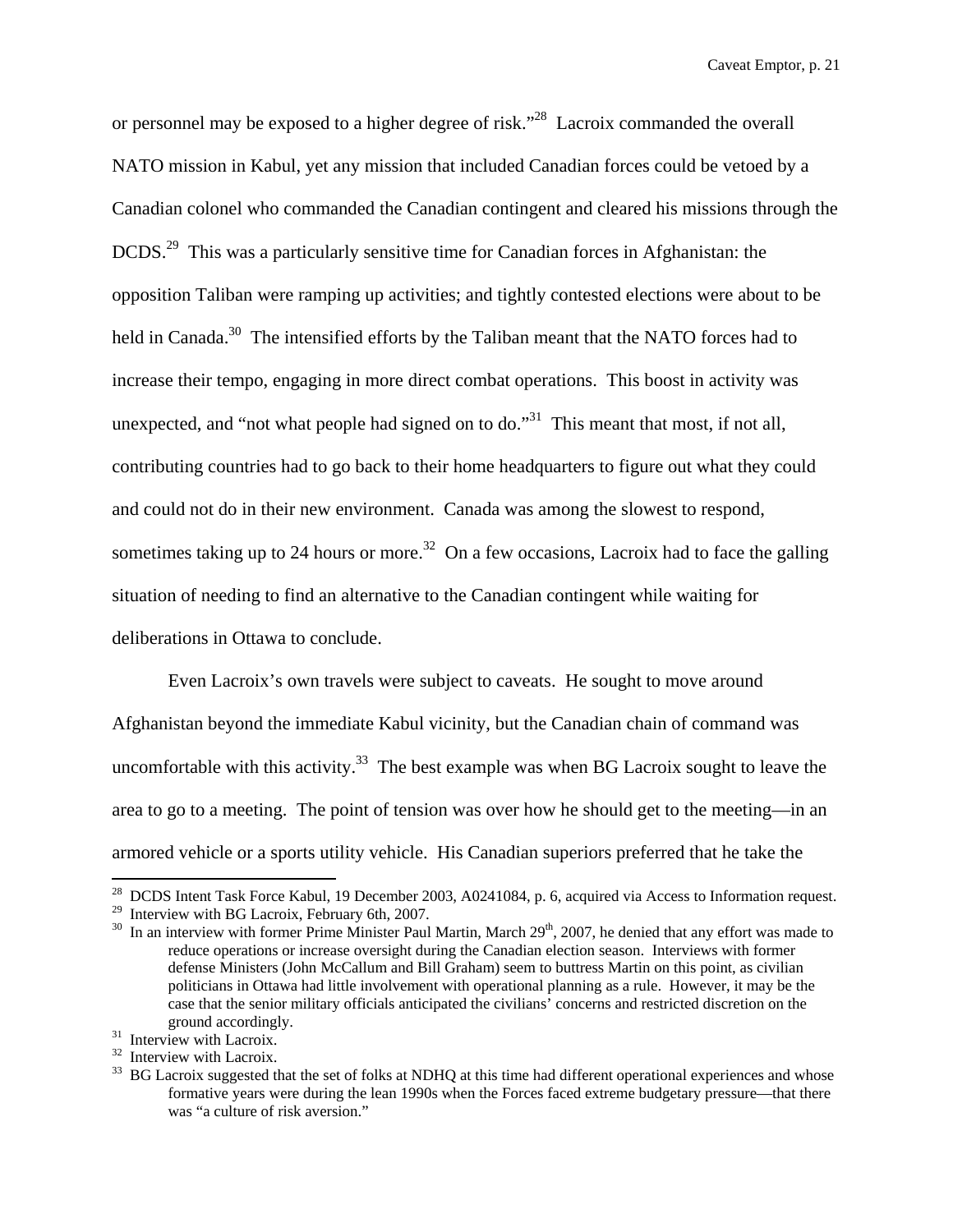former even though he recommended the latter since it conveyed a different message to those he was about to meet.<sup>34</sup>

When Lt. General Rick Hillier became commander of ISAF, he faced a very frustrating situation: the leaders of Canada's armed forces gave him the authority to act as a NATO commander but he had little influence over the Canadian forces in Afghanistan. Instead, a Canadian colonel was the commander of the nation's contingent, so Hillier was forced to call Ottawa should he want to override decisions made by this Colonel. This was problematic since the Colonel was operating under relatively strict caveats. Hillier later referred to the Canadian contingents in Bosnia and Afghanistan as CAN'T BATs (instead of the usually NATO term CANBAT for a Canadian Battalion) because he frequently had to rely on other contingents that were far more flexible.<sup>35</sup>

When Colonel Steve Noonan became the senior Canadian on the ground in 2005-2006, he found himself having far more latitude than previous commanders; "wide arcs of fire" as he called it. Instead of having to ask permission to engage in a variety of operations, Noonan found himself facing a new command philosophy, enunciated by the new Chief of the Defense Staff General Rick Hillier. Noonan was allowed to act first if necessary and then explain his actions.<sup>36</sup> Similarly, his successor, BG David Fraser, found that "Everything I did over there was notification, not approval…. If I had to go outside the boundaries of the CDS intent, then I would have to get approval. I never got to a boundary."<sup>37</sup> In his Letter of Intent, Fraser was told:

<sup>34</sup> Former Deputy Chief of Defense Staff Maddison does not remember this event, and finds it unlikely that he would have micromanaged Lacroix in this way, interview on June 19<sup>th</sup>, and subsequent correspondence. .<br><sup>35</sup> General Rick Hillier, Speech to the Conference of Defense Associations Institute, February 22, 2008.<br><sup>36</sup> Intervi

<sup>&</sup>lt;sup>37</sup> Interview with BG David Fraser, Edmonton, Alberta, 29 January 2007.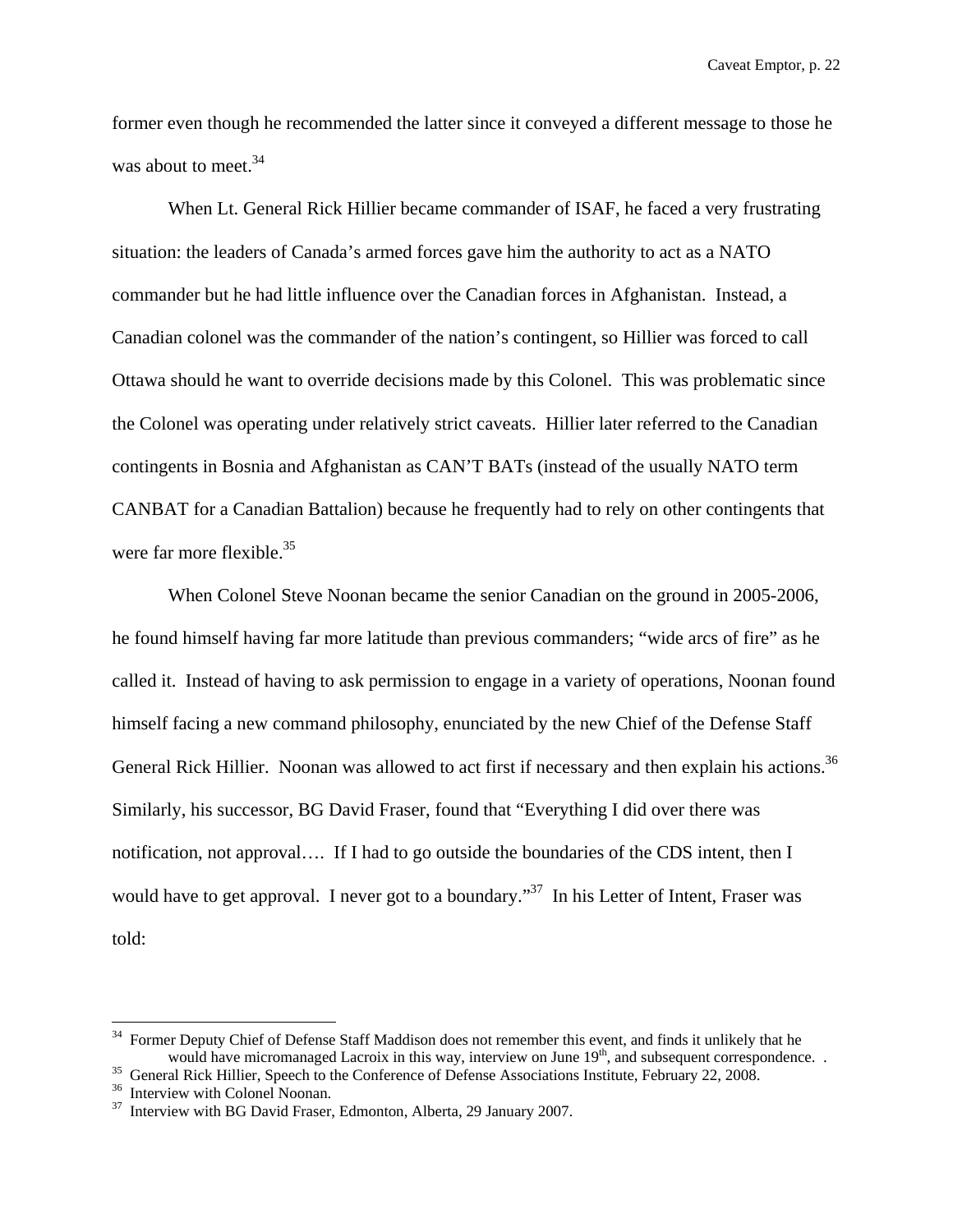Within the bounds of the Strategic Targeting Directive, you have *full freedom to authorize and conduct operations as you see fit*. In the interest of national situational awareness, *whenever possible* you are to inform me [CEFCOM] in advance of the concept of operations for any planned operations, particularly those likely to involve significant contact with the enemy.<sup>38</sup>

This is most notable as Fraser led Canadian Forces during its most intense combat since the Korean War—Operation Medusa in the summer of 2006. This battle was a huge surprise to Canadians as the Forces suffered serious casualties (for  $21<sup>st</sup>$  century peace operations) while killing hundreds of Taliban. When he asked Ottawa for reinforcements, including tanks, he received what he requested.<sup>39</sup> On the other hand, Medusa revealed quite clearly not only the evolution in Canadian delegation, but also the limits of other countries: "Some forces did not show up because of caveats."<sup>40</sup>

This pattern of increased discretion and delegation has continued. Major General Tim Grant (Brigadier General during his deployment) replaced Fraser, and found that he "was empowered to make 99% of the ops-related decisions in theatre."<sup>41</sup> And that other one percent never came up. This contrasted sharply with his previous experiences in Bosnia where Canadians could not move out of their sector, and there were limits placed on whether and how allies could use Canadian assets in theatre.<sup>42</sup> In Afghanistan, Grant could and did send Canadian troops out of Kandahar province to the other parts of Regional Command South to assist the

1

<sup>38</sup> Commander's Directive to Commander, Task Force Afghanistan, Rotation 2, (3350-165/A37) A0232107, acquired via Access to Information, p. 14. Italics added.

<sup>&</sup>lt;sup>39</sup> This was somewhat controversial since Hillier had tried to do away with heavy tanks when he was Commander % of the Land Staff (Army Chief of Staff).<br>
<sup>40</sup> Interview with BG Fraser.<br>
<sup>41</sup> Interview with MG Tim Grant, 7 February 2008.

 $42$  Indeed, when he was in Bosnia, Grant commanded the Canadian contingent while Hillier commanded the NATO sector, and Grant frequently had to call home to ask permission from the DCDS if Hillier wanted to use the Canadian contingent.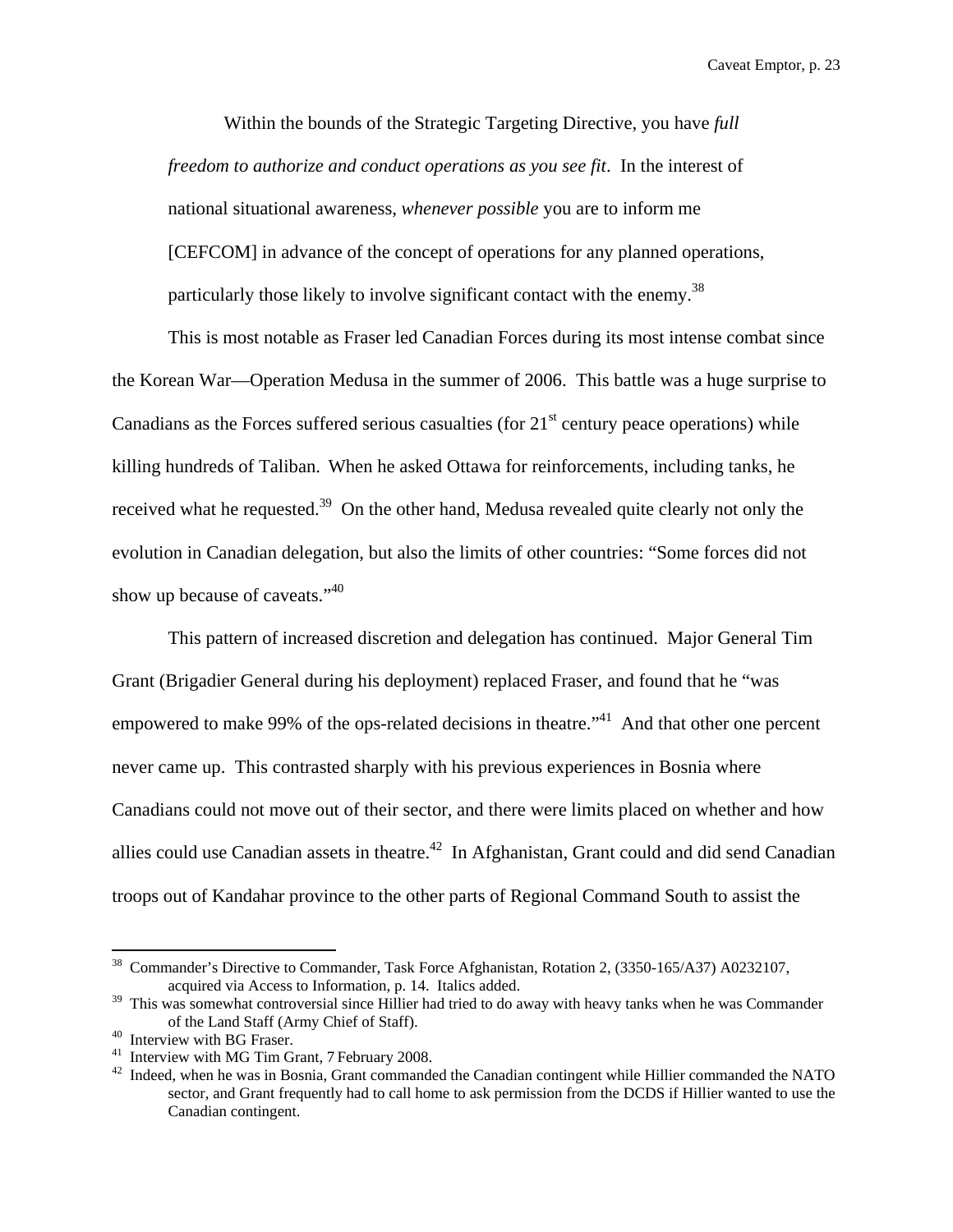British in Helmand. At no point did Grant have to reject a NATO request,<sup>43</sup> although he did engage in some discussions with his NATO commanders to "achieve the desired effect."<sup>44</sup>

In informal conversations with more recent commanders, it is clear that the pattern of wide "arcs of fire" is continuing. However, a new Chief of the Defence Staff, General Walter Nantynczyk, can change what Hillier set up. We can speculate about the future patterns of delegation under the new CDS once we understand both the consistencies in the caveats and the likely explanations of the changes in Canadian behavior.<sup>45</sup>

## **Explaining the Evolution of Canadian Restrictions**

As explained above, institutional context helps determine how to view our three variables of interest. A striking feature of Canadian efforts in Afghanistan is that nearly all of the decisions and dynamics were intra-military. When asked, Canada civilians and officers largely concurred that the civilians delegated to the senior military leadership nearly all decisions, except for the decisions to deploy to particular places at particular times. So civilians pushed the Canadian military into Afghanistan in 2003 (as part of an effort both to help the war against terrorism and to deflect US pressure to help out in Iraq) and helped to make it a NATO mission (Stein and Lang 2008). How the mission was to be conducted and overseen was up to Canada's Chief of the Defence Staff and his Deputy.

Clearly the most important differences were between Chiefs of Defense Staff Ray Henault and Rick Hillier. Hillier imposed fewer caveats on theatre commanders than did Henault. Hillier was more focused on outcomes, while Henault set up restrictions to avoid

<sup>&</sup>lt;sup>43</sup> Grant did point out in the interview an additional complication—allies not only had caveats but their own agendas of which one had to be conscious. 44 Interview with MG Grant.

<sup>&</sup>lt;sup>45</sup> Given Nantynczyk's comments when we interviewed him when was the Vice-Chief of the Defence Staff, we do not expect significantly decreased discretion.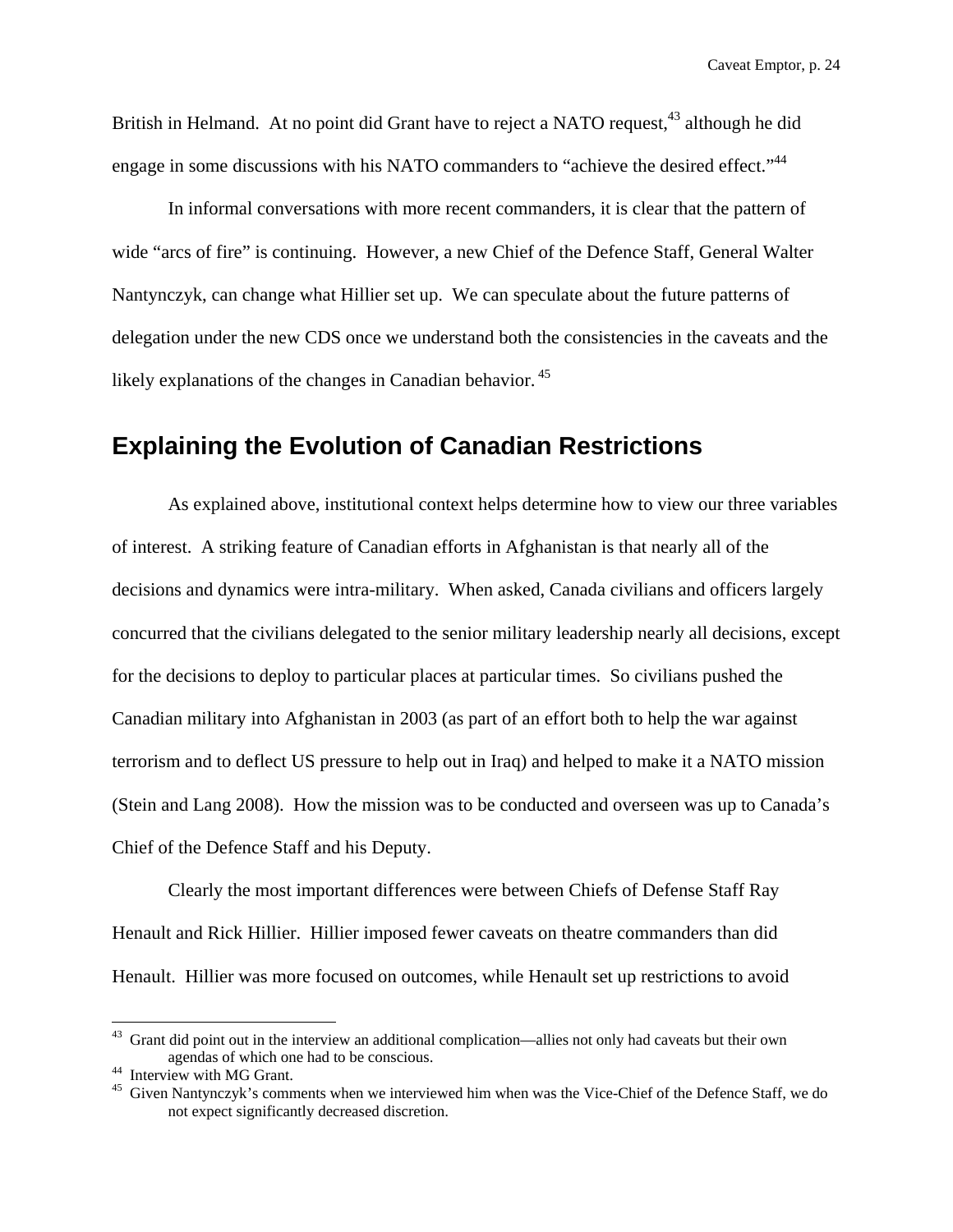potentially risky behavior. Under CDS Henault and DCDS Maddison (2001-2005), officers on the ground in Afghanistan were given less discretion, although their "left and right arcs of fire" became gradually broader as time went on. When General Hillier replaced Henault in 2005, the officers on the ground quickly gained significantly more discretion, allowing them to beg forgiveness after controversial operations rather than having to ask permission beforehand. To explain such behavior, this section explores the relative importance of expertise, risk sensitivity, and organizational culture.

The most obvious distinction between CDS Henault and DCDS Maddison, on one hand, and CDS Hillier, on the other, relates to expertise. Henault was an Air Force pilot; Maddison a Naval officer. Hillier was an Army officer with extensive experience in peace-keeping efforts and in Afghanistan. As a CDS, Hillier not only had greater expertise in ground operations than his Air Force and Naval predecessors, but had greater knowledge about operations in Afghanistan given his year commanding ISAF. Hillier was far more comfortable delegating to those on the ground since he considered his agents on the ground to have the greatest expertise of all.<sup>46</sup> Moreover, Hillier argued that it was not only his experience but those of his entire command group who had operational experience in Bosnia, Croatia, Kosovo, Somalia, Ethiopia, and Afghanistan. They all found the tight constraints of previous caveats frustrating. $47$ 

Sensitivity to risk is likely to be a key determinant of a delegation contract's contents more risk averse principals will use caveats while less risk averse principals will allow deployed units more freedom of action. Again, we need to be clear about whose risk sensitivity we are studying. Again, Canadian institutions of civil-military relations give the Chief of the Defence

<sup>46</sup> Interview with Hillier,

 $47$  Still, the acid test will be how the military operates after Hillier's retirement in the summer of 2008. Given the responses we received during our interview with his successor, Gen. Walter Nantynczyk, when he was Vice-Chief of the Defence Staff on June  $4<sup>th</sup>$ , 2007, we do not expect the delegation contracts to change.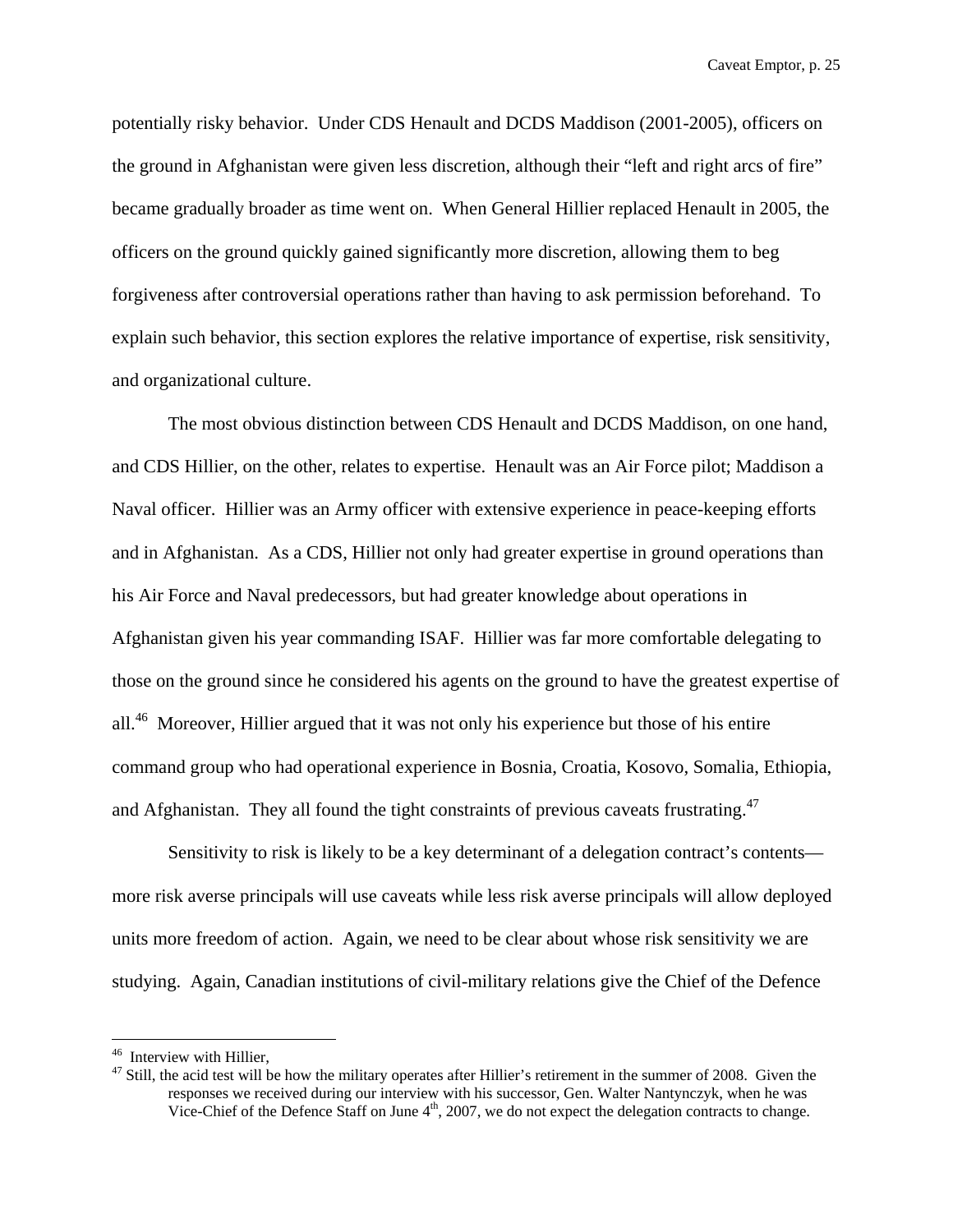Staff the authority to decide how their forces operate. As a result, we need to consider the risk propensities of Henault versus Hillier.

While we have not had the chance to interview Henault, our conversation with his deputy, Vice Admiral (ret.) Maddison, was most instructive as the salient experience shaping his views was Somalia. In that intervention, Canadian soldiers beat an arrested Somali to death, leading to a crisis within the military, the disbanding of the unit involved (the Canadian Airborne Regiment), the resignations of consecutive Chiefs of Defence Staff, and the Minister of National Defence (Bercuson 1996; Desbarats 1997). He mentioned Somalia several times in the course of the interview, comparing it to My Lai, so the focus of the Henault/Maddison team was on avoiding risks by managing the behavior of the Canadian Forces. Conversations with senior civilians who served in DND at the time support the view that Henault and Maddison were quite risk averse.

When Hillier replaced Henault, he established a "mission command-centric" philosophy, where the focus would be on managing risk rather than avoiding it. This philosophy focuses on facilitating the success of the commander on the ground by giving him the authority to make the decisions and giving him the support (logistical, diplomatic, whatever) to have him achieve success. This is very much an outcome-focused approach, or, as the new generation puts it, effects-based operations. The same language was repeated in nearly every interview of commanders who had served in Afghanistan and/or Ottawa since 2005. When asked about this, Hillier tended to see this approach as one of common sense, not needing much explanation for choosing this course rather than another.

The expected relationship between risk and caveats holds true when we examine the personal beliefs of senior military officials. The risk-caveat relationship does not seem to be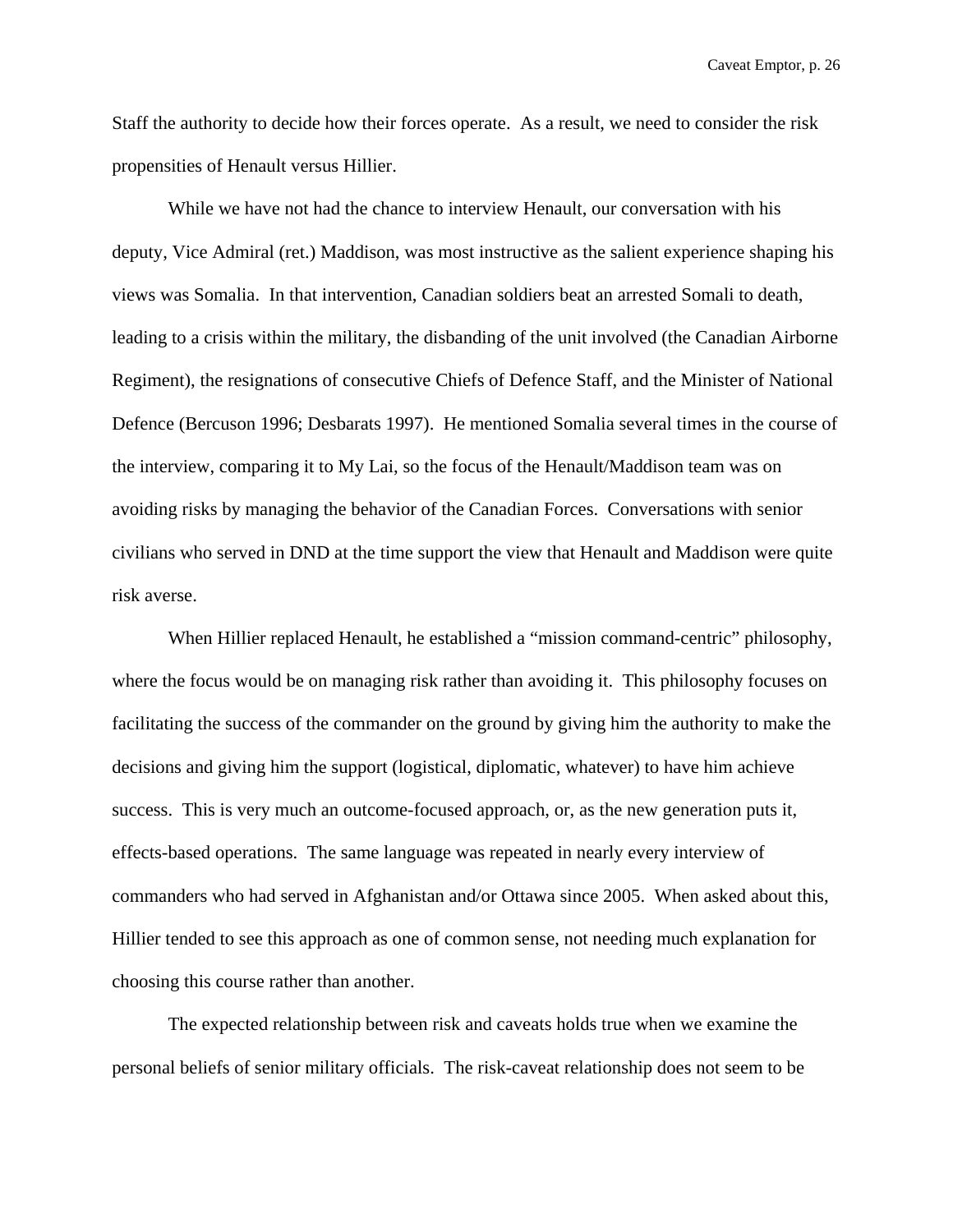based on political risk for Canadian politicians, or on actual military dangers faced on the battlefield. Political risk increased throughout the period for Canada's elective officials, yet caveats decreased over the same period. In late 2001, the Canadian contribution in Afghanistan was a relatively popular effort instigated by a majority party government. Over the course of the next seven years, Canada experienced a series of minority governments, led by both Liberal and then Conservative leaders, and the issue of Afghanistan has occasionally threatened to cause the government to collapse.

#### **Insert Figure 2 here**

 Individual military leader's attitudes toward risk did not seem to depend on actual casualties on the ground. The Canadians deployed to Afghanistan faced relatively low levels of military threats while operating in Kabul. At the same time, the Canadians were operating under a series of caveats. That has all changed since. As figure 2 illustrates, Canada, the UK, the Dutch and the US have been largely operating in southern and eastern Afghanistan since 2006, while the French, Italians, and Germans were responsible for the northern sectors.<sup>48</sup> The Canadians area of responsibility has become very dangerous. As one Canadian colonel put it, operating in the north is like doing peace-keeping in Bosnia, while the south is full of insurgents, improvised explosive devices, and suicide bombers, all making for a very high risk environment, as figure 3 illustrates.<sup>49</sup> Yet despite that increase in actual risk, Canada relaxed a number of their caveats. It is not our intent here to consider why Canada deployed to one of the more dangerous

<sup>&</sup>lt;sup>48</sup> This is in the process of changing as France has moved some troops to Eastern Afghanistan so that the U.S. could move some of its forces to Southern Afghanistan to help out the Canadians, Dutch and British forces.

<sup>&</sup>lt;sup>49</sup> Interview with Colonel Steve Noonan, January  $11^{th}$ , 2007.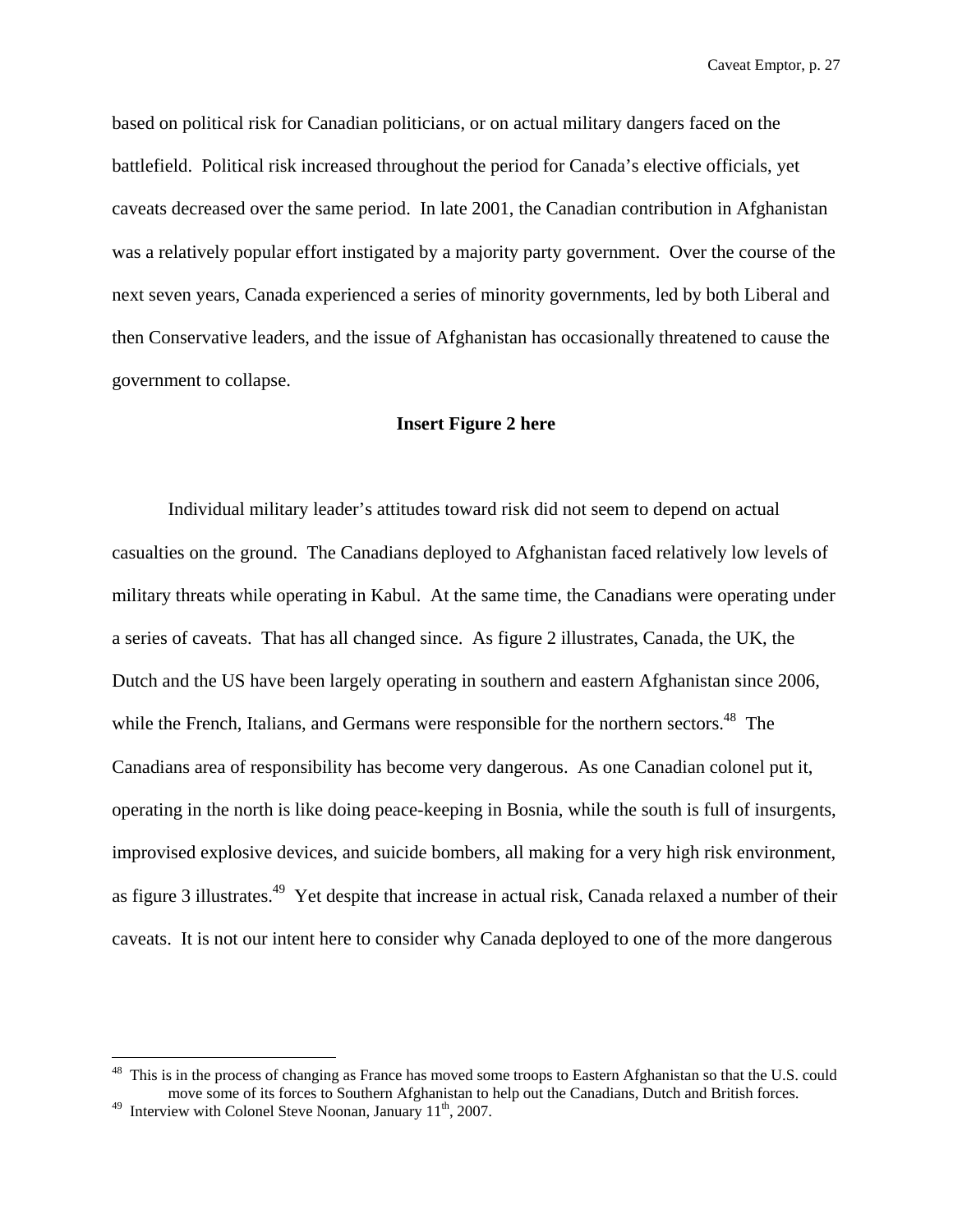sectors in Afghanistan,<sup>50</sup> but rather to point out that the CDS attitude toward risk did not seem to increase dramatically, perhaps because of his confidence in his forces.

#### Insert Figure 3 here

The third potential explanation of patterns of delegation focuses on organizational culture. The basic idea is that organizations advance certain values and norms through their recruitment, indoctrination, training and promotion. These norms shape military doctrine which ultimately influences how policies are implemented.<sup>51</sup> The problem of applying organizational culture to this case is that it would predict less variation than we actually see. After all, Hillier and his close subordinates were raised in basically the same organizational culture that shaped their immediate predecessors.<sup>52</sup> If we assume that Hillier is an exceptional maverick, bucking the norms of his organization, we would expect resistance from within the rest of the military. That did not occur. Instead, his decision to delegate to the officers in Afghanistan were widely supported and quickly put into place.

If organizational culture cannot explain the changes Hillier implemented, it may still explain some of the consistencies that remained across military leaders in how the Canadian Forces operate. Specifically, the Forces have been loathe to do two things: detain suspects and control crowds. While Canada never developed much of a capability to detain prisoners due to its small size and limited budgets, the experience in Somalia made it abundantly clear that

<sup>50</sup> For one controversial account, see Stein and Lang 2007.

<sup>&</sup>lt;sup>51</sup> For some of the key works on organizational culture, see Pettigrew 1983; Keir 1994-1995, 1997; and Legro 1994, 1995. 52 The organization here is the Canadian Forces, as the services were unified in the late 1960s, and Army officers

serving as CDS before Hillier seemed to have more in common with Naval and Air Force officers than with the current generation of general officers.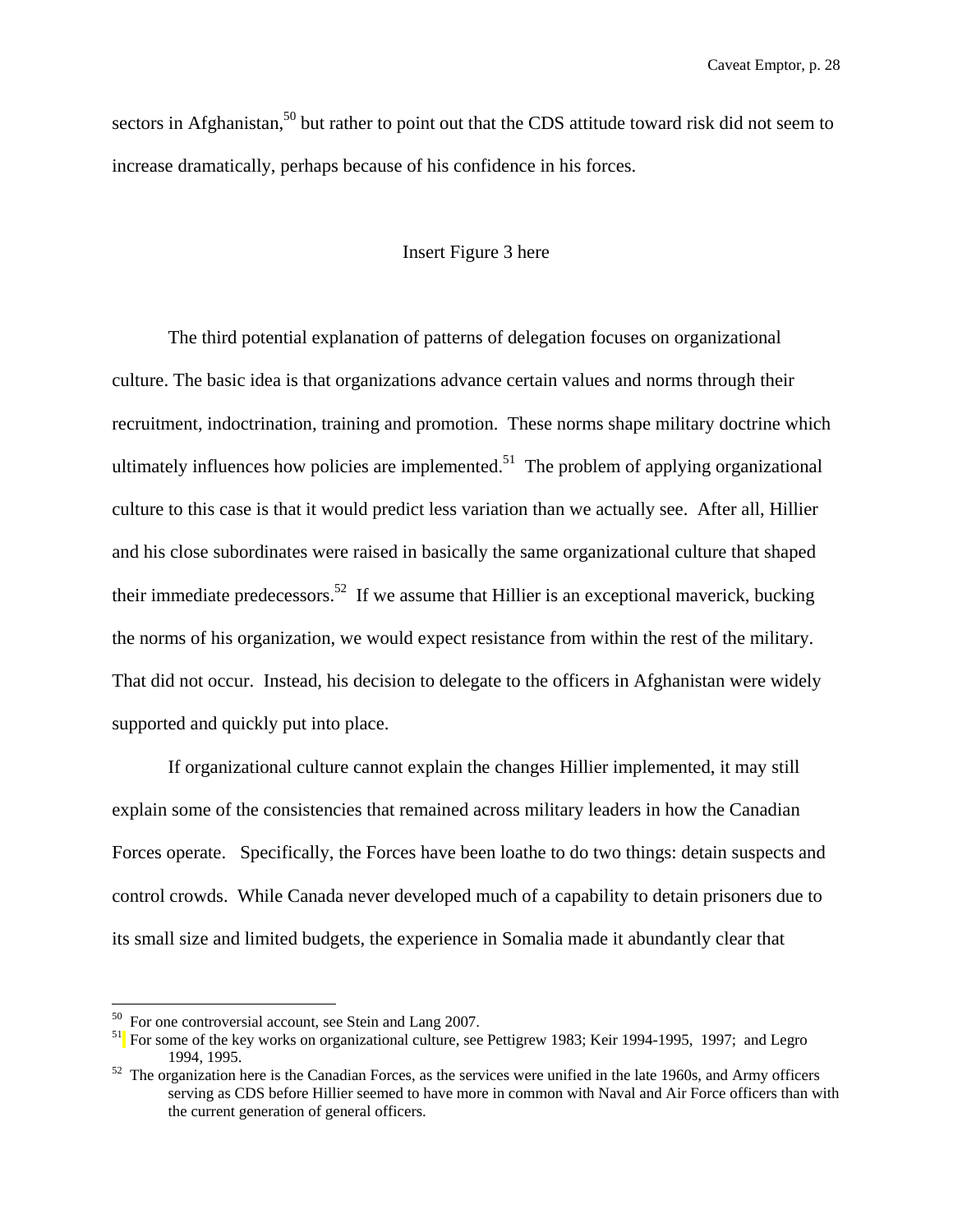detention was problematic. After the beating death of a Somali detainee, the unit, the Airborne Regiment, was disbanded and the careers of senior officers ended in disgrace. Despite Hillier's contentions in our interview,<sup>53</sup> it was clear during a familiarization tour of Canadian operations in Kandahar that notification of superiors back in Ottawa of temporary detention of Afghanis was a priority. For the culture of the Canadian Forces, detainee abuse means not just strategic failure of the mission but catastrophe for the military. Thus, we see an enduring set of norms within the military governing detention—limited capabilities and careful oversight.

Similarly, the Canadian Forces generally preferred to avoid doing crowd control. The concern was that if they developed the capability, it would tempt politicians to use the military within Canada itself.<sup>54</sup> Within the Canadian Forces, there is a strong desire against being used in Canada's domestic struggles. As a result, this caveat was applied to the Canadian Forces until quite recently. Once Hillier saw its practical impact in Afghanistan was relatively slight, given the nature of activities on the ground, and as he was pushing other countries to reduce their caveats, he decided to allow the Canadian Forces to do crowd control.

Finally, our last explanation refers not to the agents involved, but to the mission itself. The effort moved from chasing Al Qaeda and the Taliban out of Afghanistan into a counterinsurgency effort. Operation Enduring Freedom was seen as a success by toppling the Taliban quite quickly and producing rather quickly an Afghan government. Over the course of time, particularly the past couple of years, ISAF has had to focus more on counter-insurgency, particularly in the South, than in nation- and state-building, which continues in the North. We could have expected Canada and other forces in the South to shift to more behavior-oriented

<sup>53</sup> Interview with Hillier.

<sup>54</sup> Interview with Maddison.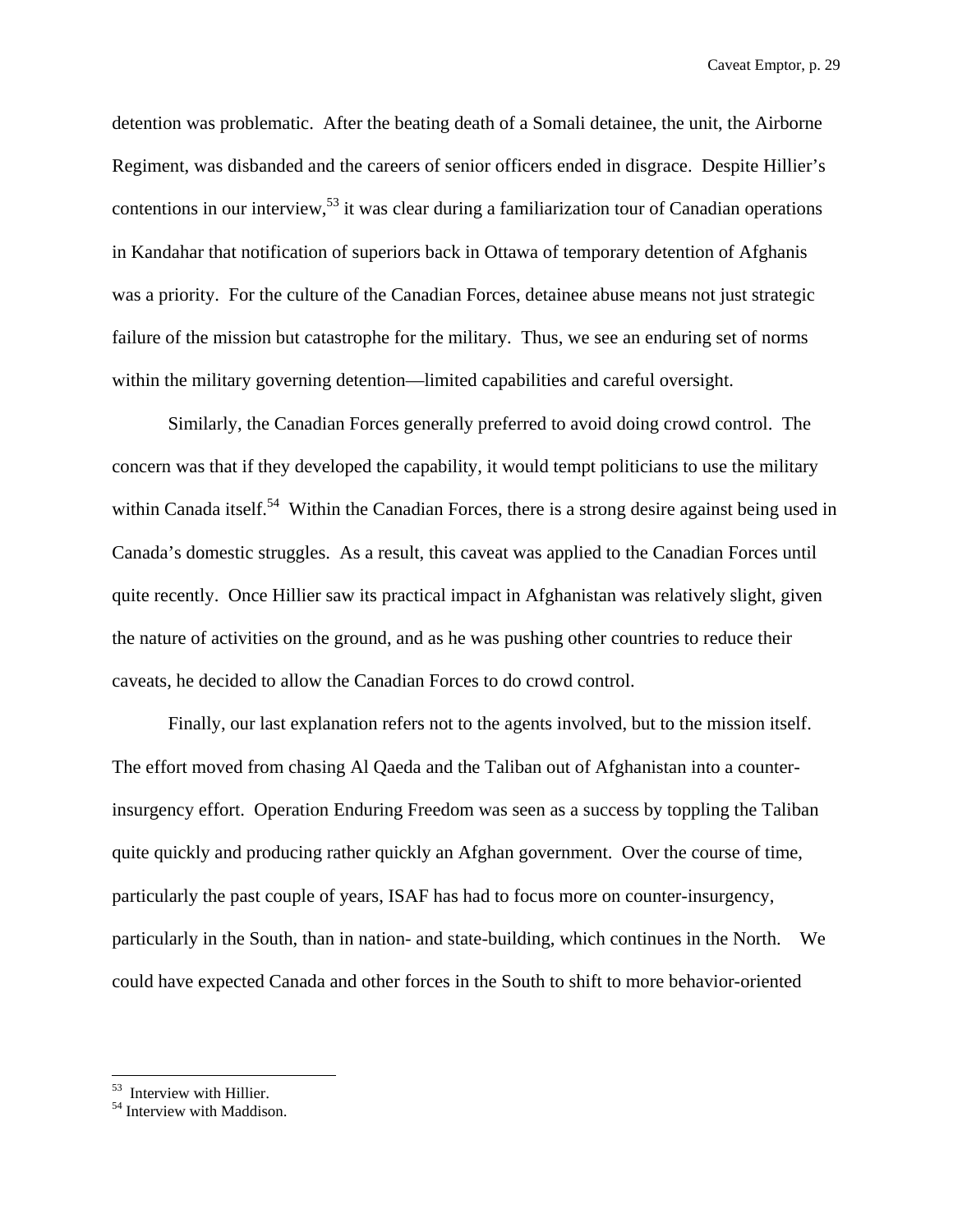contracts, as the outcomes are much harder to measure in a counter-insurgency campaign.<sup>55</sup> However, this is precisely the opposite of what has happened—the delegation from the CDS has become less restrictive and more focused on outcomes as a result of the "effects-based" orientation of Hillier and his cohort.

#### **Insert Table 1: Predictions and Outcomes here**

As Table 1 indicates, two of our explanations held up to scrutiny. Expertise and sensitivity to risk are correlated with the patterns of Canadian delegation and discretion. That is, those with the most expertise and the least sensitivity to risks designed delegation contracts that gave significant discretion to the officers in the field, while those with less expertise and more risk aversion gave their subordinates much less room to maneuver. This is probably not accidental—it may be the case that expertise and risk sensitivity are related. It is clear that Hillier, Nantynczyk and the other senior officers have been able to overcome organizational routines and norms rather quickly and easily.

### **Bringing Civilians Back In: Why Was Hillier Chosen?**

 $\overline{a}$ 

 One last question remains: why did Prime Minister Paul Martin choose Hillier to be his CDS? Given that Hillier would then be the proximate principal, this decision was going to be very important. Despite being in cabinet for quite a while, Martin had little experience in defense policy, other than on budget matters as Minister of Finance. He did rely on an experienced Defense Minister, Bill Graham, but Graham's experience was in Foreign Affairs and

<sup>55</sup> Of course, U.S. Army/Marine Corps (2007) that was developed under General Petraeus advocates mission command and delegation to the guys on the ground. However, what is effective and what is likely to happen are often two different things.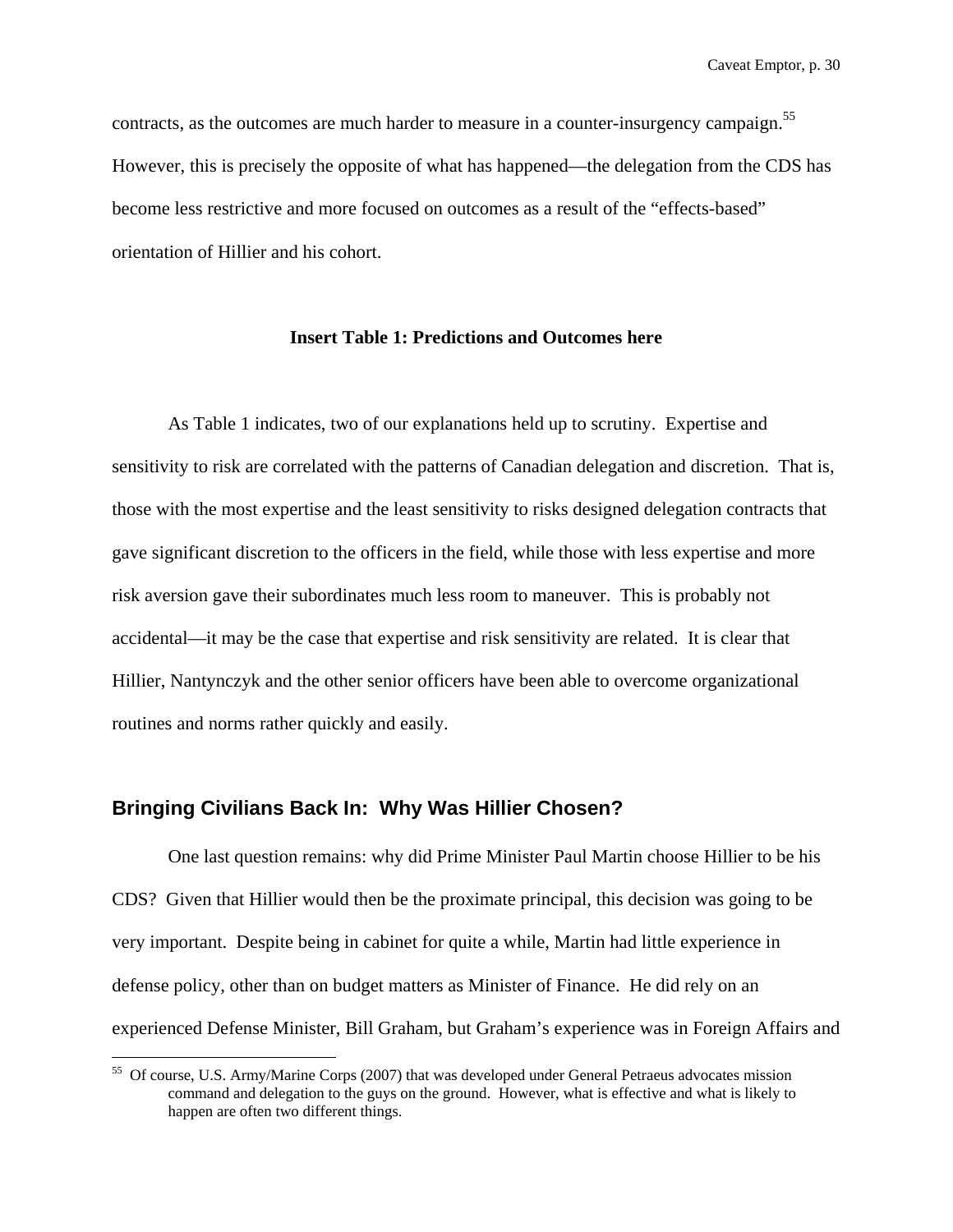not directly in defense issues. Thus, we have a principal without expertise. Hillier was not the only available choice, even amongst senior Army officers with experience in Afghanistan.<sup>56</sup> In our interview, Paul Martin indicated that he wanted a more robust foreign policy and that Hillier's views of a transformed Canadian Forces fit that vision. Martin indicated that their views "coincided to a faretheewell,"57 suggesting that he choose his key agent based on how closely their preferences converged.

When asked about command structures, restrictions, rules of engagement or oversight, Martin indicated that he did not track those issues. Martin's rare conversations (3-4 times a year) with Hillier once he was CDS focused on priorities—Afghanistan, Darfur and other places Canada might deploy, not on how they would operate once they were deployed. In sum, when Martin chose Hillier, he felt quite comfortable with Hillier making the calls on how to organize the Canadian Forces.

We find some interesting contradictions here, as the amateur civilian was quite willing to delegate a great deal of authority to the expert military officer, and the expert military officer was quite willing to grant significant discretion to the officers on the ground. Thus, expertise, at least in this case, does not have a consistent impact on delegation. Something we need to consider in the rest of the project is that expertise may have a different impact for civilians than for military officials, as greater perceived expertise may lead civilians to micromanage (Rumsfeld) while less expertise may cause officers (Henault/Maddison) to micromanage.

1

<sup>&</sup>lt;sup>56</sup> See Stein and Lang 2007 for more on this.

 $57$  Interview with Paul Martin, March  $29<sup>th</sup>$ , 2007 in Montreal.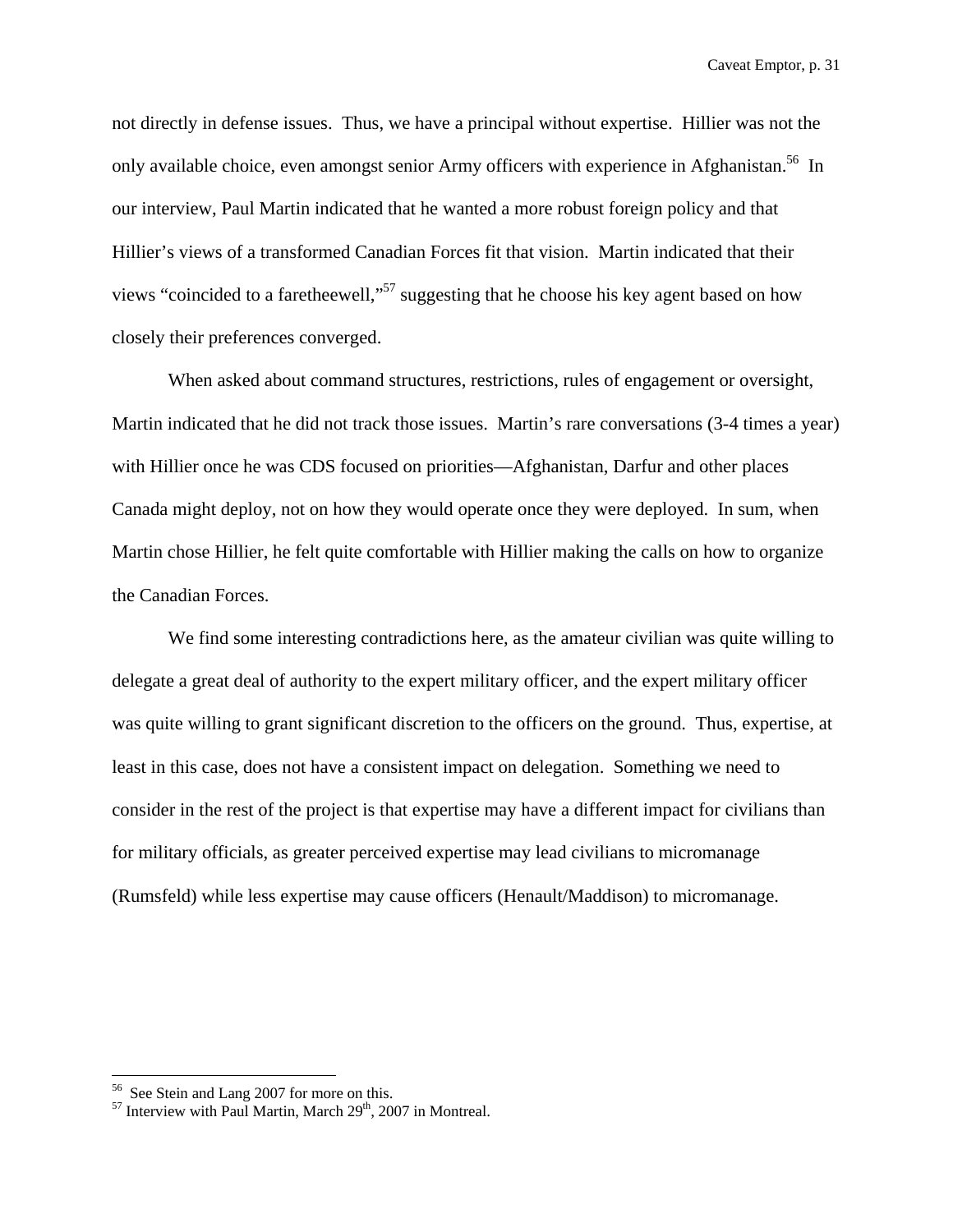# **Handling Restrictions**

<u>.</u>

Before developing the implications from these findings, we briefly address how commanders have managed the caveats of their multinational contingents. Differences in national commitments greatly complicate life for ISAF commanders. Yet as should be expected, innovative commanders have to some extent found strategies to mitigate some of these challenges. As mentioned earlier, NATO commanders often anticipate what each country can do and develop matrices (spreadsheets) to identify potential tactical and operational scenarios and what each troop contributing nation can and cannot do. For example, in 2004, Canadian Brigadier General Jocelyn Lacroix commanded the Kabul Multinational Brigade, with 28 countries providing contingents. To deal with the problem of caveats, he designed three sets of scenarios and asked the commander of each contingent what he or she could bring to bear in each one. In most cases, Lacroix's subordinate commanders called their home countries to work out the permitted responses. Once the responses came back, Lacroix had each commander brief the rest on what their country could and could not do. $58$ 

Second, countries with similar restrictions or rules of engagement often partner with each other. Canada, Britain, the Dutch and the Czechs worked in Multinational Division/Brigade Southwest in Bosnia, and now they work in Afghanistan's Regional Command South.<sup>59</sup> Having worked out conflicting rules of engagement in the past, these countries can operate together more effectively than with units from other countries.

Finally, we should note that imposing caveats is not without political consequences. Countries that are too restricted lose credibility. Australians apparently have a very strong

<sup>&</sup>lt;sup>58</sup> Interview with Canadian Brigadier General Jocelyn Lacroix, Commandant of the Royal Military College, February 6, 2007.

 $59$  The compatibility of these partners was mentioned in interviews with several Canadian officers as well as the former Minister of Defence Bill Graham, April 19<sup>th</sup>, 2007.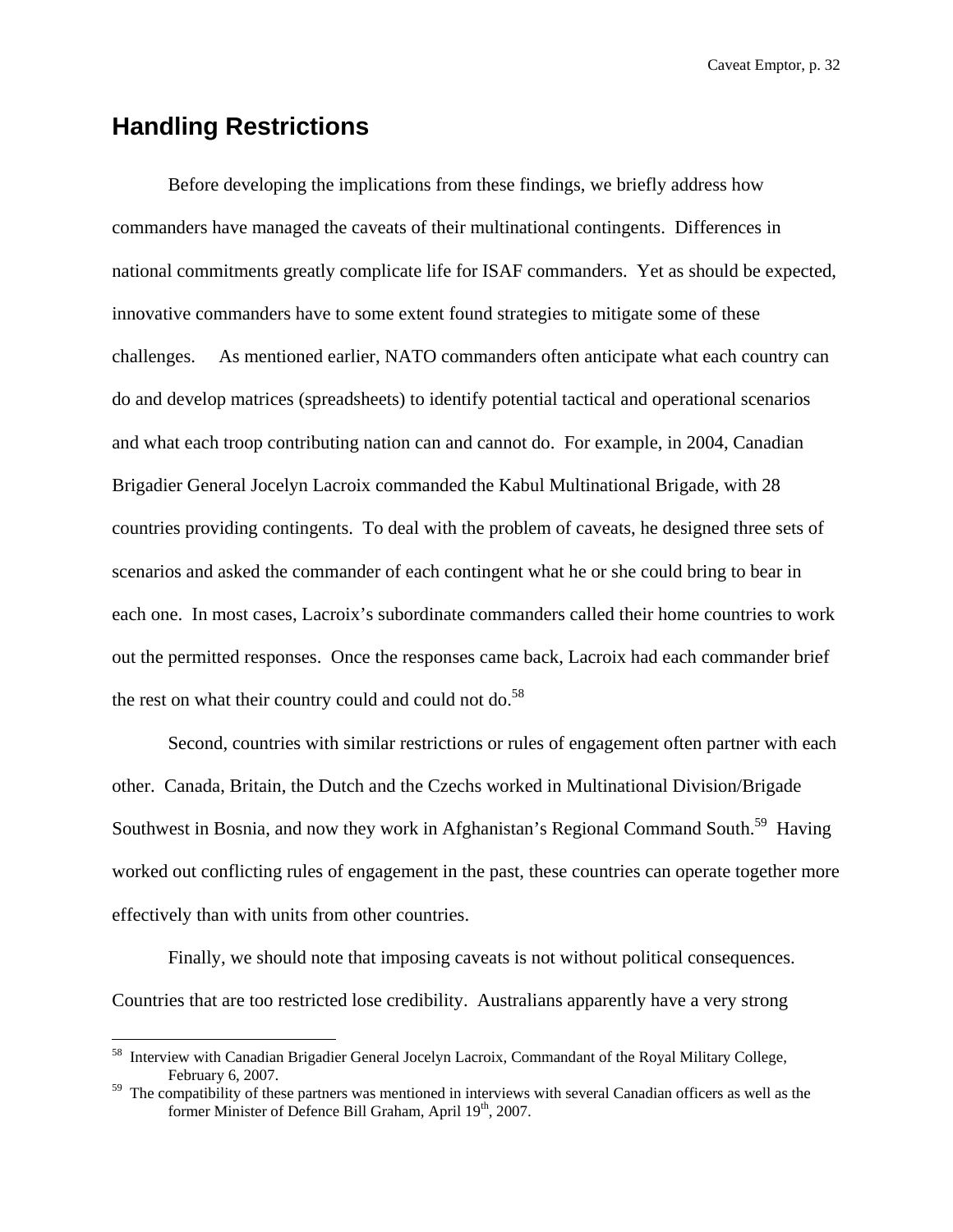reputation. When they show up, they do whatever it takes to succeed.<sup>60</sup> The Germans, on the other hand, have had their reputation undercut by events in Afghanistan. During the Cold War, the German military was seen as an elite, aggressive force. The same is not true today, as Germany is viewed as passive and unreliable as a troop contributor—a "rations consumer." As the German example makes clear, countries have to be careful about how restrictive are their rules of engagement, as those rules can affect their future credibility. Indeed, Lacroix tried to use the success of the more forward-leaning national contingents to encourage the more restricted units to revise their rules, playing upon their national pride.<sup>61</sup>

Countries that are willing to do more, or are less restricted, appear to have more influence with their fellow alliance members on the ground.<sup>62</sup> Influence in a NATO operation has traditionally varied according to how many troops a country contributes. In the Balkans, most policies were usually hammered out first among the QUINT countries—the five largest troop contributing countries—the US, Britain, France, Germany and Italy. Then, these decisions would be passed onto the rest of the NATO allies and then on to other contributors outside of NATO.<sup>63</sup> In Afghanistan, the size of troops is one factor, but it seems to be multiplied by the contingent's flexibility. Thus, in recent rotations, Canada seems to have more influence in Afghanistan than Germany or France because its troops are in harm's way and are very forwardleaning, willing to do what is asked of them.

 $60$  This opinion was widely shared in interviews with Canadian and NATO senior military officers.<br>
<sup>61</sup> Interview with Lacroix.

 $62$  Confirmed in several interviews.

Saideman witnessed this process play out during his year on the Joint Staff in 2001-2002.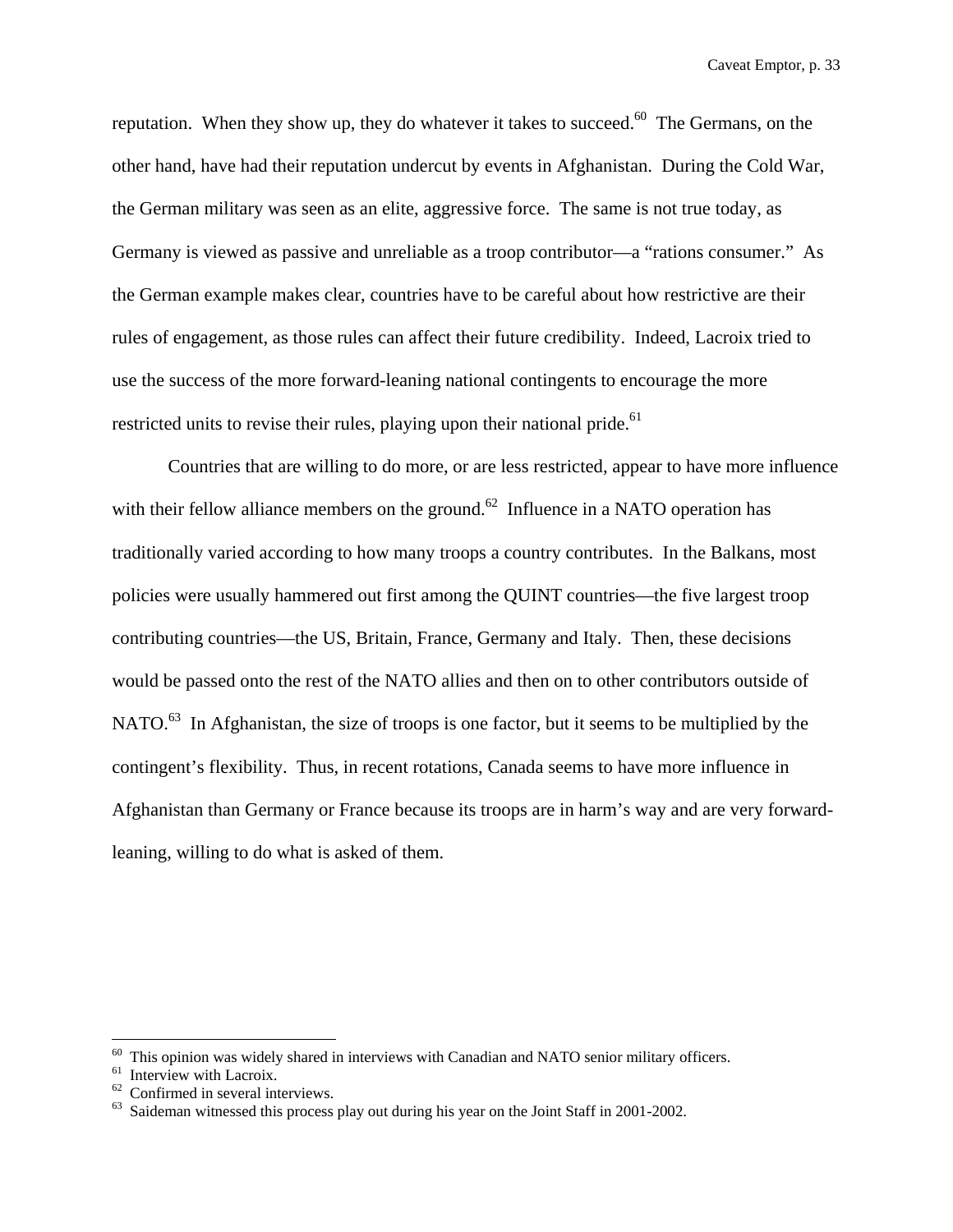# **Conclusions**

 $\overline{a}$ 

Coalition efforts in Afghanistan clearly demonstrate that even in the most multilateral of organizations, what officers can do is greatly shaped by their home country. Nationally established levels of military discretion remain, even when troops come under fire. Understanding why some officers have more leeway than others is not just as an academic exercise but very important for managing current and future wars. Given the relatively small number of NATO forces on the ground in Afghanistan, it is very significant that some contingents are doing far more than others. It may ultimately determine whether NATO succeeds or fails.<sup>64</sup>

Our analysis has implications beyond Canada. This case tells us that the form in which civil-military relations become institutionalized matters. Discretion increased for Canadian forces rather than decreased despite the decreased popularity of the mission, minority governments in Ottawa, and the increased risks faced by Canadians on the ground. Decisions to reduce caveats and delegate more authority have been in the hands of the CDS. Had the Parliament had authority to decide on caveats directly, it is doubtful that we would have seen the same pattern of delegation. Our next step is to study the rest of the major contributors to ISAF to determine the caveats they have and their sources. This will provide us with more variation on the institutions governing civil-military relations. In a single case study, individuals and their personalities come to the fore, but with a serious look at the rest of the major players in ISAF, we can determine more systematically the factors that shape discretion.

<sup>&</sup>lt;sup>64</sup> Other factors, of course, will have a large impact on events on the ground. They include Pakistani activities across the border, the challenge posed by the drug trade, and the problem of corruption in the Afghan government.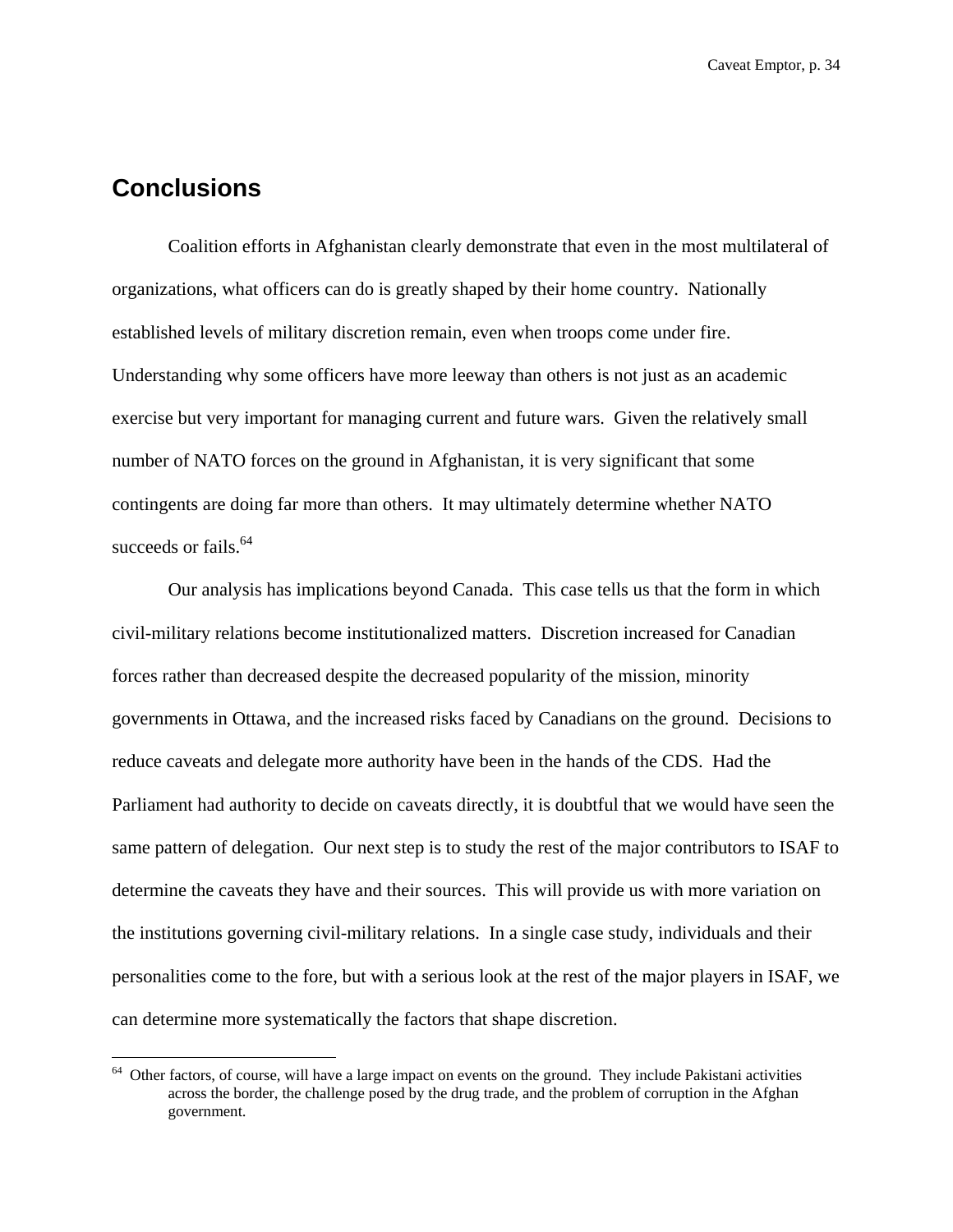Second, we need to take seriously the focus of the principal—are they prioritizing achieving a certain outcome or avoiding failure? Are they worried about how much the agents can get the principle in trouble? The principal-agency literature has some suggestions about the role of expertise, but we find conflicting dynamics here. Experience, rather than expertise, seems to be suggestive, leading to some principals seeking to avoid trouble while others are focused on maximizing success. This may or may not be limited to military officers, whereas politicians' risk propensities may be more centered on how fragile their positions are. Again,we need to look at other cases to understand the determinants of principals' positions on the spectrum from behaviors to outcomes.

Third, we need to take seriously the limitations of alliances. Rarely is there little friction among the members of an alliance. Even where they agree on the aims, they may disagree quite strenuously on the who's, the how's, and the where's of the operations. The civil-military relations within each alliance member will significantly influence the ability of the troops on the ground to work with each other.

Fourth, given what we know now about the sources of caveats, we should not waste time and political capital trying to get Germany (and some NATO allies) to do more in Afghanistan. Even if Germany was not restrained by its constitution, getting new mandates through a body like the Bundestag is simply harder than changing an individual's mind or replacing an individual policy-maker.<sup>65</sup> Thus, we should not expect to see Germany dramatically alter its caveats and give its forces a great deal of discretion, no matter which party or coalition governs.

While Afghanistan presents NATO with some unique challenges, the problems of caveats are not new, but actually are inherent in this multilateral security institution and likely bedevil other such organizations now and in the future.

<sup>&</sup>lt;sup>65</sup> For the basic text on veto points, see Tsebelis 2002.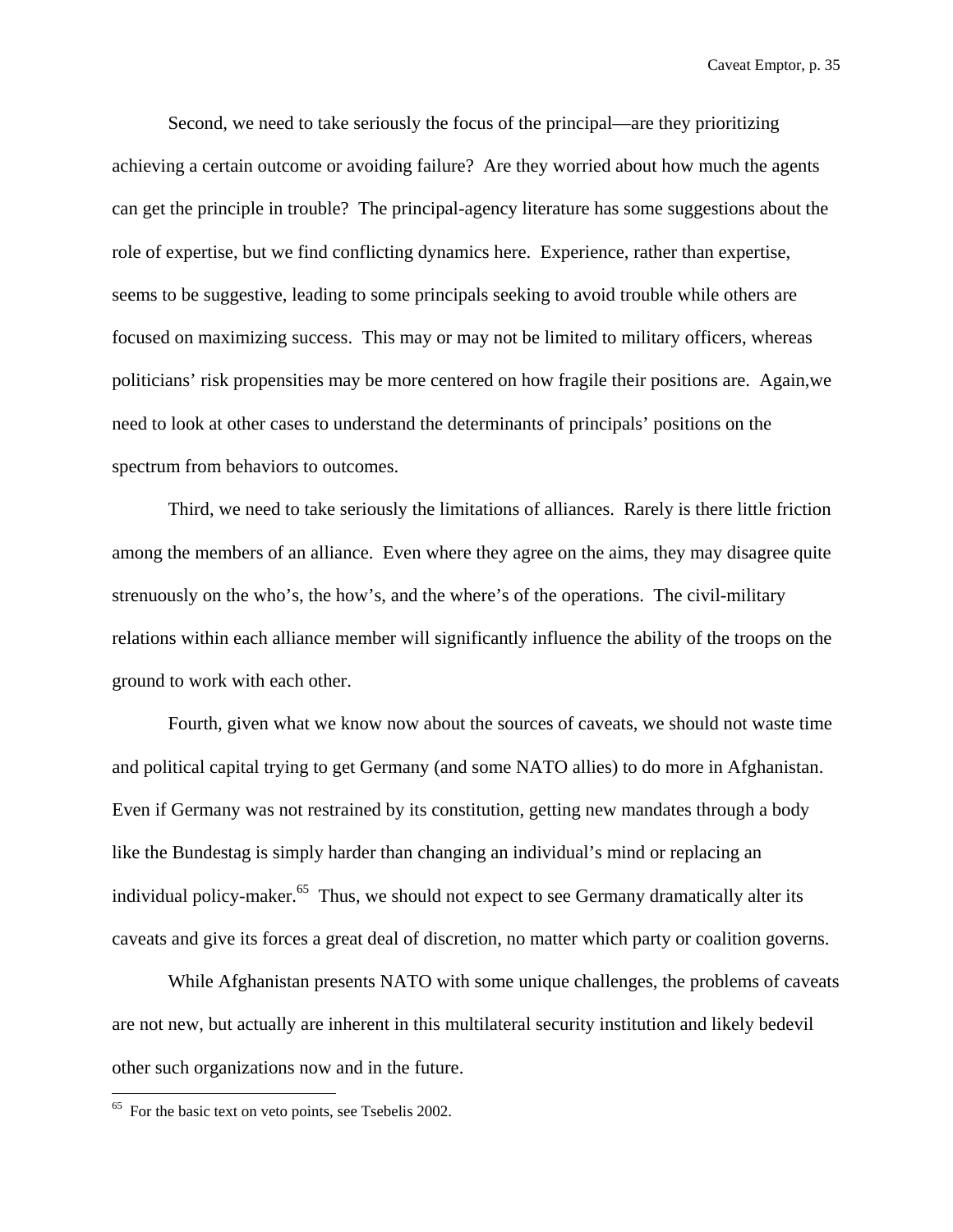## **FIGURES**

# **Figure 1: NATO-Led Expansion of ISAF**

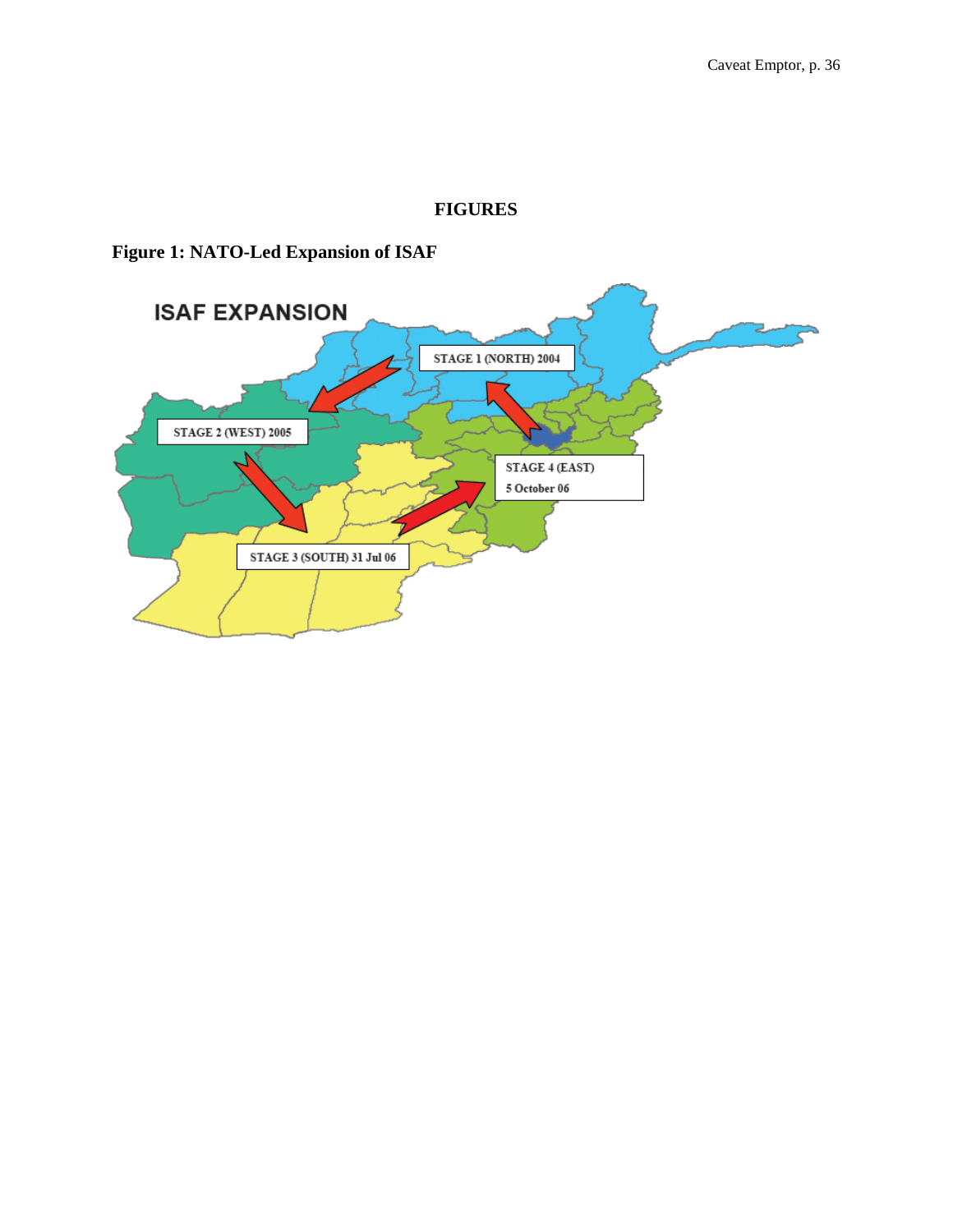



1

<sup>&</sup>lt;sup>66</sup> For the latest ISAF "placemat" with numbers of troops from each country, see http://www.nato.int/ISAF/docu/epub/pdf/isaf\_placemat.pdf (accessed April 15th, 2008).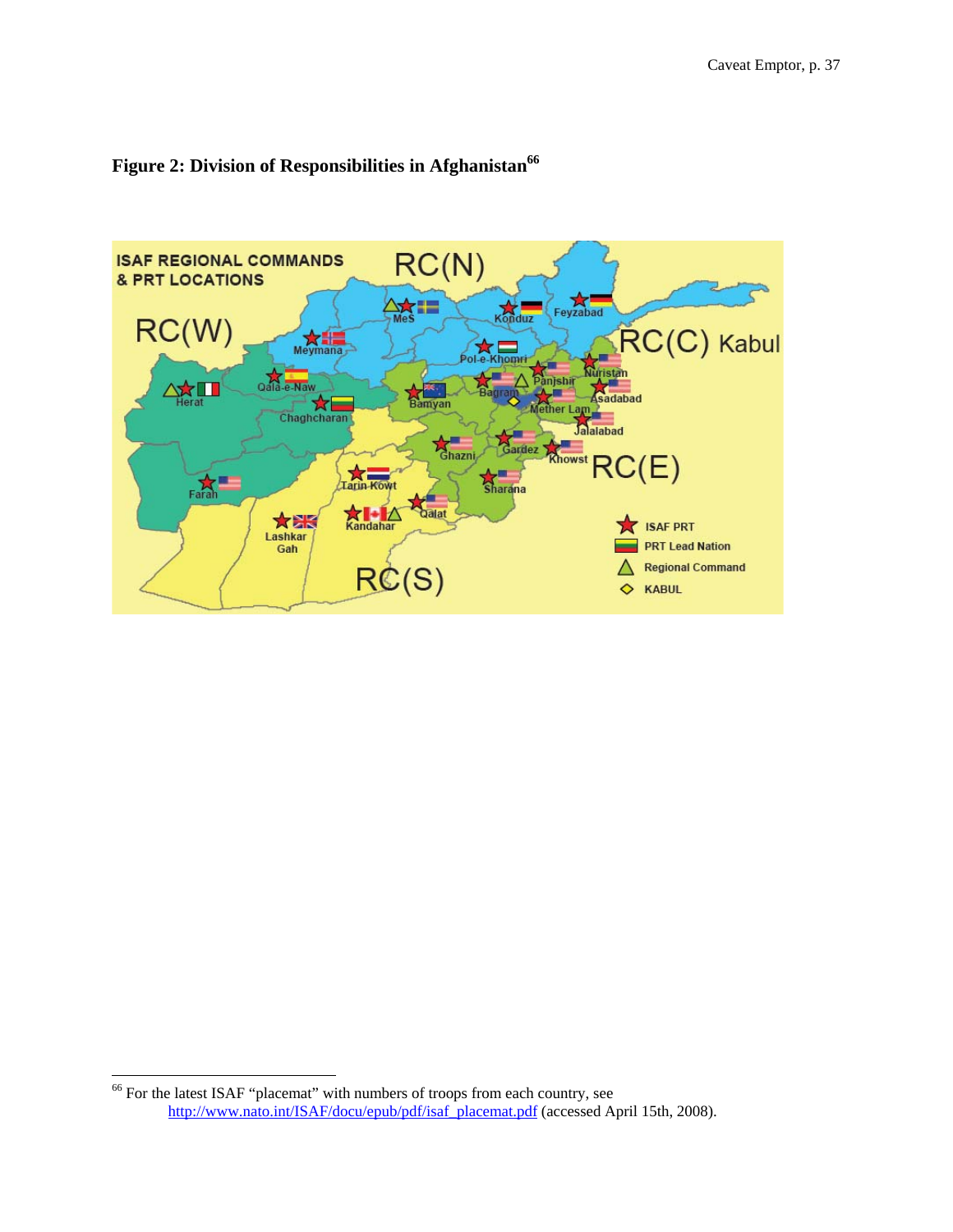

## **Figure 3: Risks Across Afghanistan<sup>67</sup>**

<sup>&</sup>lt;sup>67</sup> Spiegel Online International, October 17<sup>th</sup>, 2008: http://www.spiegel.de/international/world/0,1518,grossbild-1294579 -584616,00.html, accessed November 18<sup>th</sup>, 2008.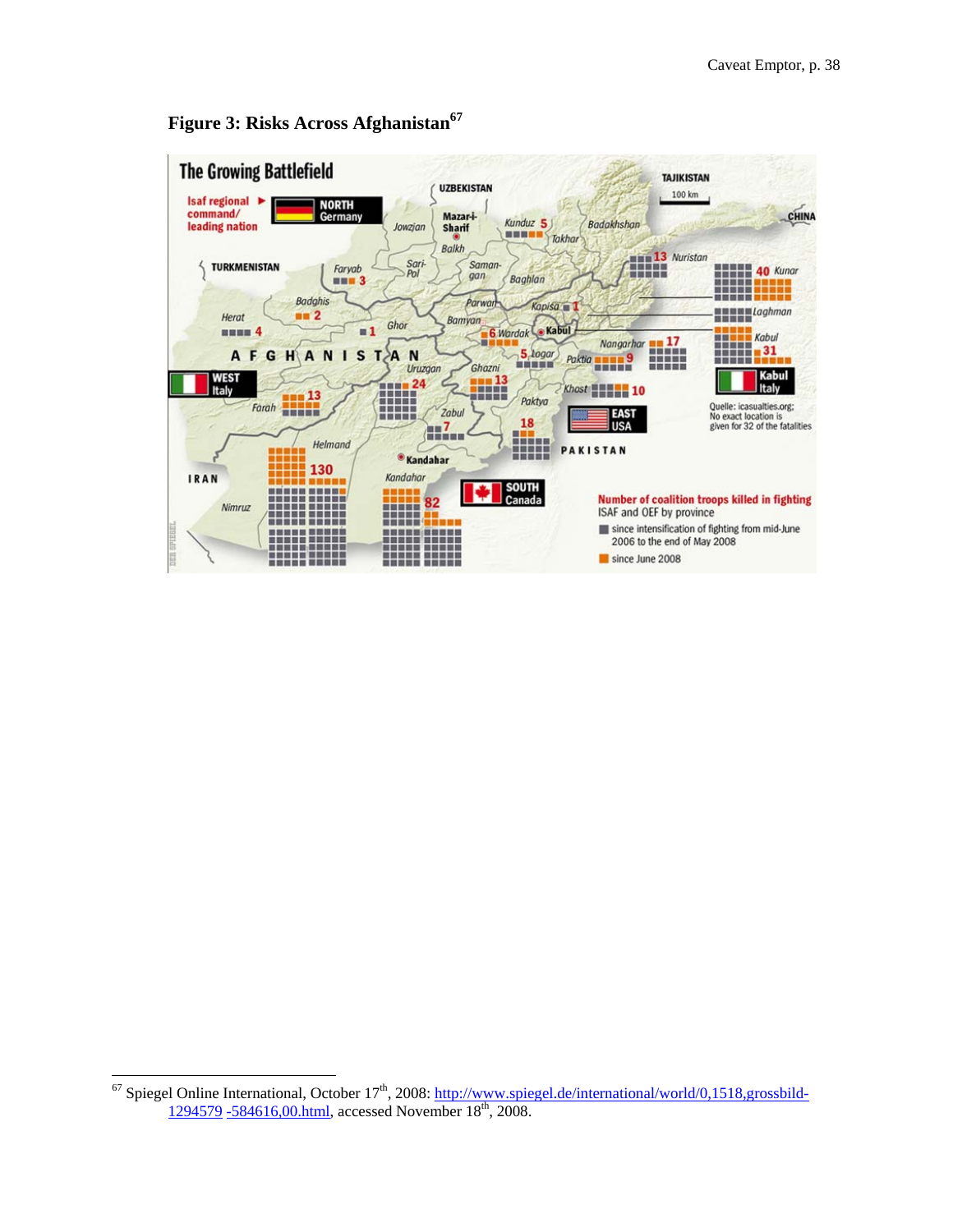## **Table 1: Predictions and Outcomes**

| Explanation         | Expectations for           | Expectations for           | Correct        |
|---------------------|----------------------------|----------------------------|----------------|
|                     | 2001-2005                  | 2006-2008                  |                |
| Expertise           | <b>Restrictive Caveats</b> | <b>Loose Caveats</b>       | Yes            |
| Sensitivity to Risk | <b>Restrictive Caveats</b> | <b>Loose Caveats</b>       | Yes            |
| Organizational      | <b>Restrictive Caveats</b> | <b>Restrictive Caveats</b> | N <sub>0</sub> |
| Culture             |                            |                            |                |
| <b>Mission</b>      | <b>Loose Caveats</b>       | <b>Restrictive Caveats</b> | N <sub>0</sub> |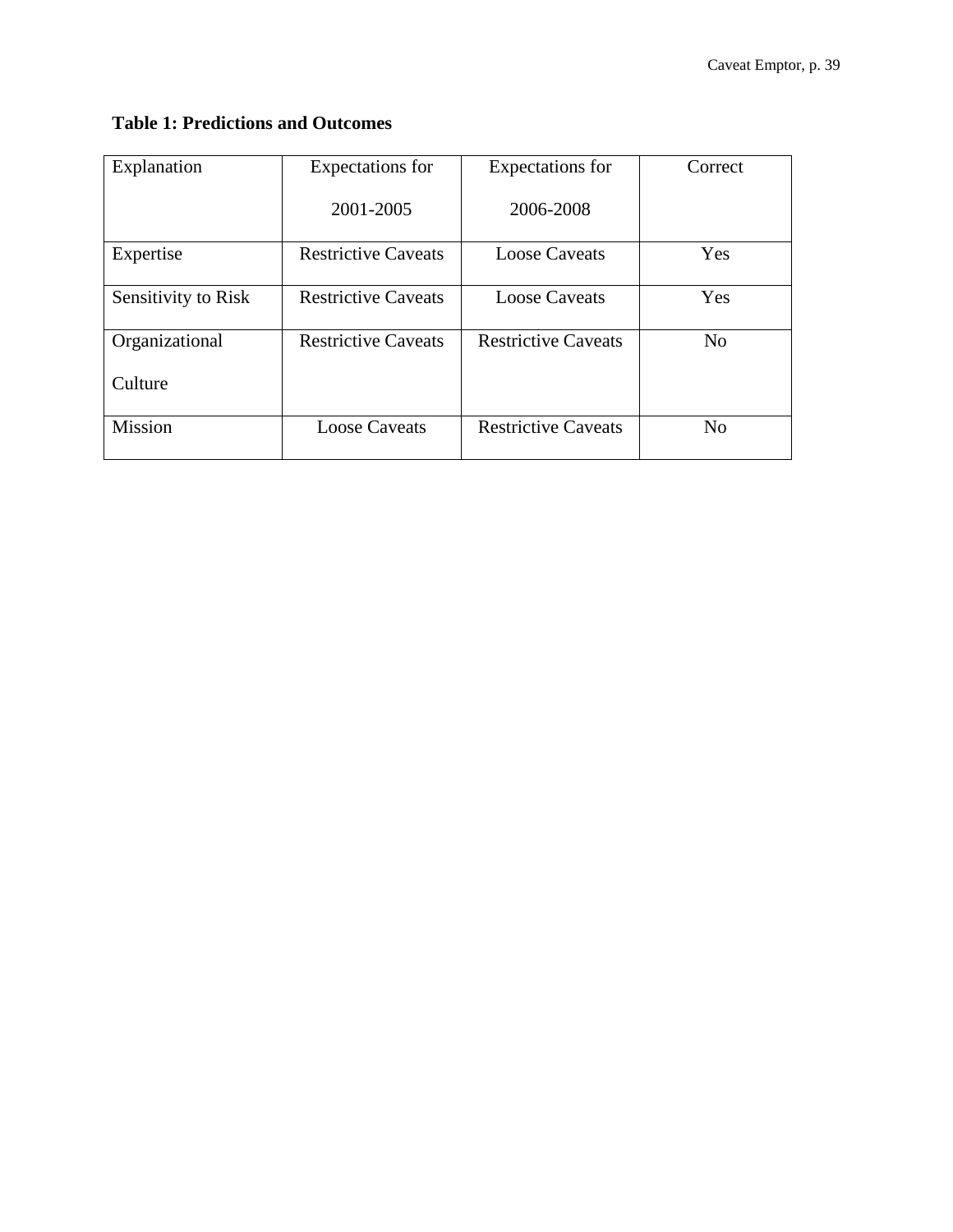#### **References**

Administrative Procedures." *American Political Science Review* 89 (March): 62-73.

Altmann, Franz-Lothar. 2006. "Die Bundeswehr auf dem Westlichen Balkan [The German Forces In the Western Balkans]." In Stefan Mair (Ed.) *Auslandseinsätze der Bundeswehr: Leitfragen, Entscheidunsspielräume und Lehren* [International Missions of the German Federal Armed Forces: Guidance, Questions, and Lessons]: Berlin, Stiftung Wissenschaft und Politik (German Institute for International and Security Affairs).

Atkinson, Rick. 2002. *An Army at Dawn: The War in North Africa, 1942-1943*. New York: Holt.

- Avant, Deborah. 1994. *Political Institutions and Military Change: Lessons from Peripheral Wars*. Ithaca, NY: Cornell University Press.
- Barnett, Michael N., and Martha Finnemore. 2004. *Rules for the world : international organizations in global politics*. Ithaca, N.Y. ; London: Cornell University Press.
- Bawn, Kathleen. 1995. "Political Control Versus Expertise: Congressional Choices About Administrative Procedures." *American Political Science Review* 89 (March): 62-73.
- Beckman, Steven A. 2005. From Assumption to Expansion: Planning and Executing NATO's First Year in Afghanistan at the Strategic Level. US Army War College Research Project. Carlisle, PA: US Army War College.
- Bellamy, Andrew J. and Paul D.Williams. 2005. Who's Keeping the Peace? Regionalization and Contemporary Peace Operations. *International Security*, Vol. 29, No. 4: 157-195.
- Bensahel, Nora. 2003. *The Counterterror Coalitions: Cooperation with Europe, NATO, and the European Union*. Los Angeles: RAND Corporation.
- Bremer III, L. Paul with Malcolm McConnell. 2006. *My Year in Iraq: The Struggle to Build a Future of Hope*. New York: Simon & Schuster.
- Cooley, Alexander and James Ron. 2002. The NGO Scramble: Organizational Insecurity and the Political Economy of Transnational Action. *International Security* Vol. 27, No. 1:5-39.
- Epstein, David, and Sharyn O'Halloran. 1999. *Delegating Powers: A Transaction Cost Politics Approach to Policy Making Under Separate Powers* Cambridge University Press.
- Fassina, Neil E. 2004. Constraining a Principal's Choice: Outcome versus Behavior Contingent Agency Contracts. *Negotiation Journal* 20, 3: 435-459.
- Feaver, Peter D. 1998. Crisis as shirking: an agency theory explanation of the souring of American civil-military relations. *Armed Forces and Society* 24, 3:407–34
- Feaver, Peter D. 1999. Civil-Military Relations. *Annual Review of Political Science* 2: 211-241. .
- Feaver, Peter D. 2003. *Armed Servants: Agency, Oversight, and Civil-Military Relations.*  Cambridge: Harvard University Press,
- Finnemore, Martha. 2003. *The purpose of intervention : changing beliefs about the use of force*. Ithaca, N.Y. ; London: Cornell University Press.
- Hoffmann, Stanley. 1981. The Western Alliance: Drift or Harmony? *International Security*, 6, 2: 105-125.
- Huntington, Samuel P. 1957. *The Soldier and the State: The Theory and Politics of Civil-Military Relations*. Cambridge: Harvard University Press.
- Janowitz, Morris. 1960. *The Professional Soldier: A Social and Political Portrait*. Glencoe, IL: Free Press.